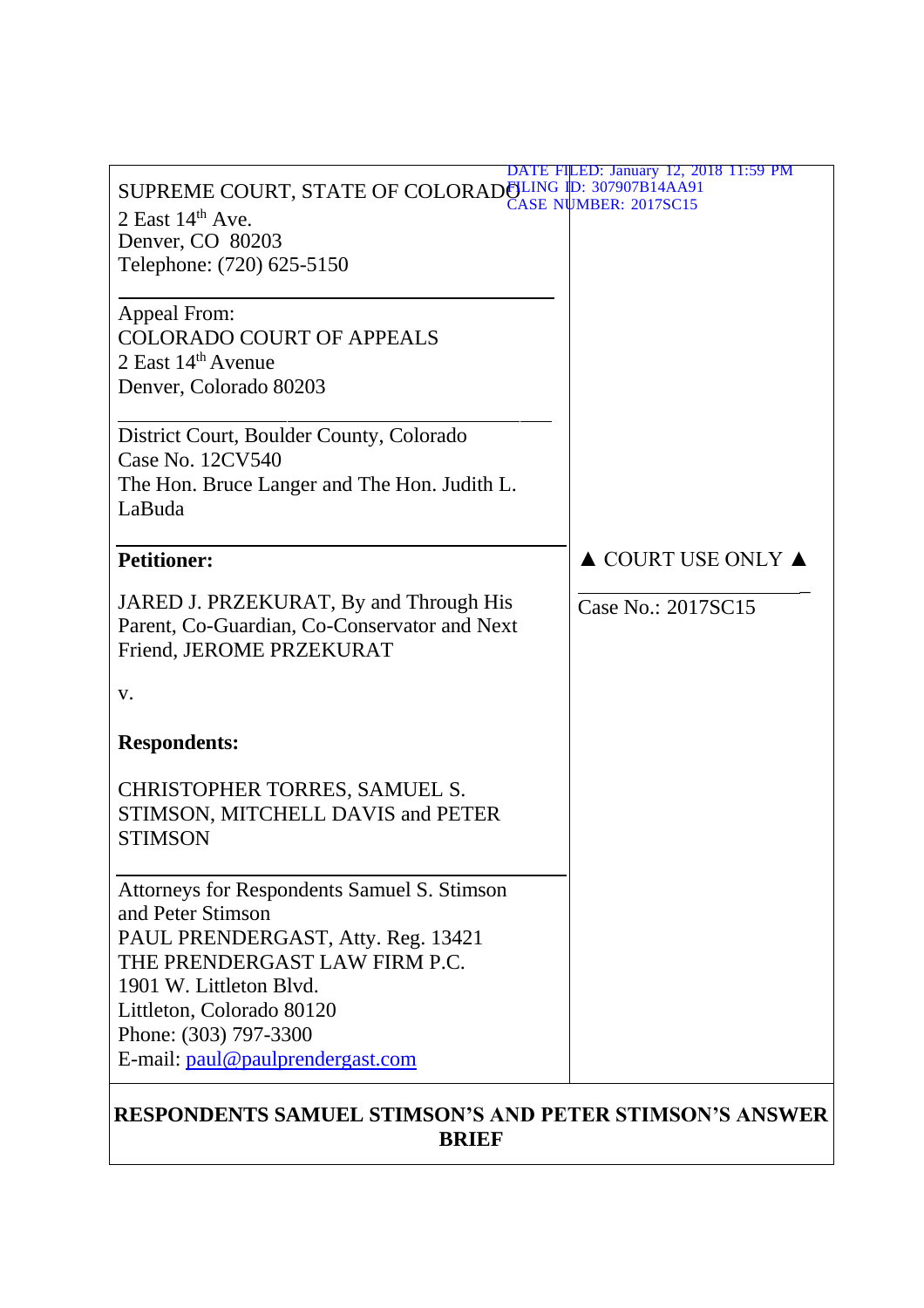Respondents, Samuel and Peter Stimson, by their attorneys, The Prendergast

Law Firm, P.C., hereby submit this Answer Brief.

### **CERTIFICATION**

I hereby certify that this brief complies with all requirements of C.A.R. 28 and C.A.R. 32, including all formatting requirements set forth in these rules. Specifically, the undersigned certifies that:

The brief complies with C.A.R. 28(g).

Choose one:

X It contains 5,620 words.

X It does not exceed 30 pages.

The brief complies with C.A.R. 28(k).

For the party raising the issue:

- (1) It contains under a separate heading (1) a concise statement of the applicable standard of appellate review with citation to authority; and
- (2) a citation to the precise location in the record  $(R, \eta, p, \eta)$ , not to an entire document, where the issue was raised and ruled on.
- X For the party responding to the issue:
	- It contains, under separate headings, statements of whether such party agrees with the opponent's statements concerning the standard of review and preservation for appeal; and, if not, why not.

#### THE PRENDERGAST LAW FIRM, P.C.

*Signed original document maintained and available pursuant to Rule 121.*

> *s/ Paul A. Prendergast* Paul A. Prendergast, Esq.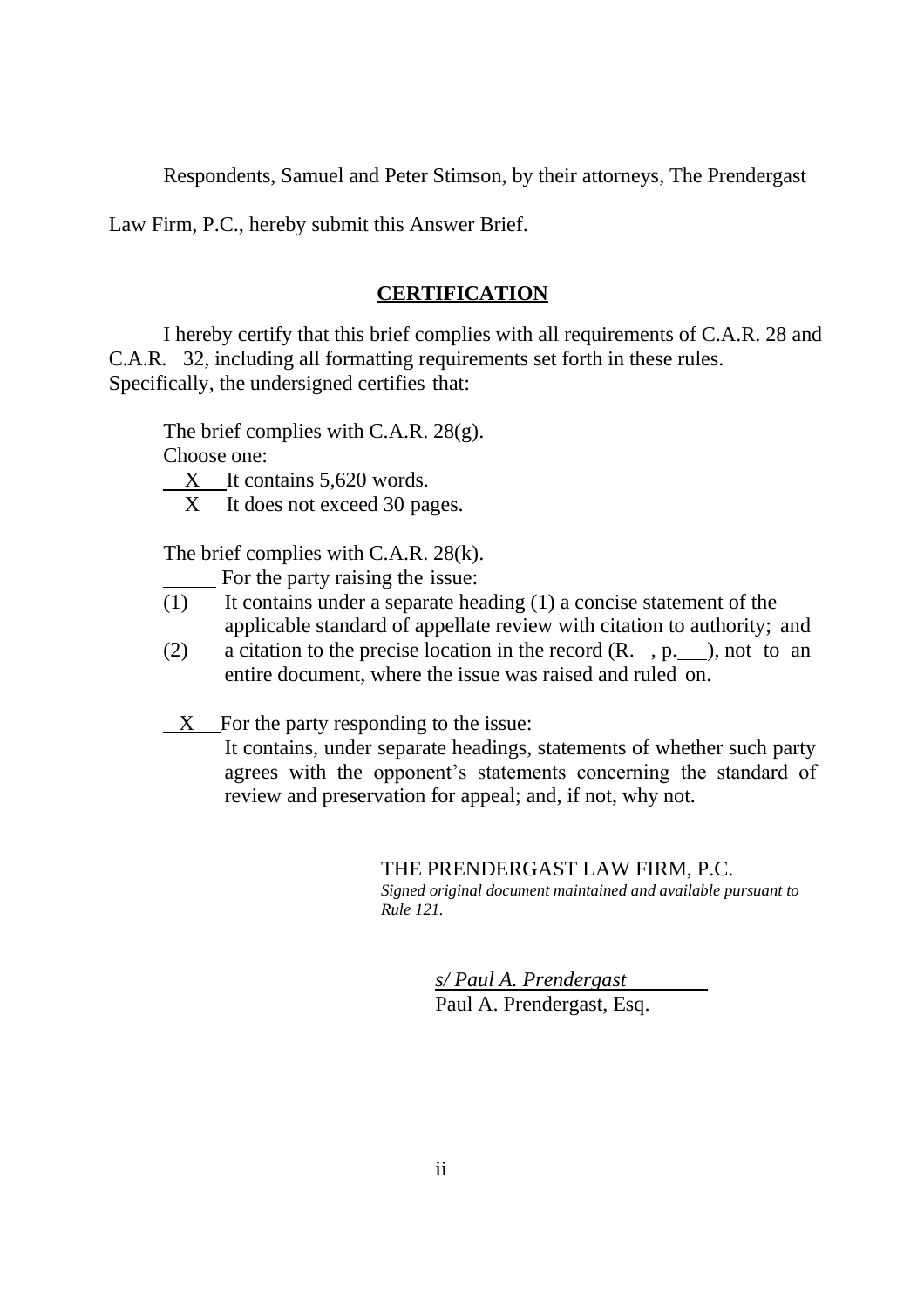# **TABLE OF CONTENTS**

| <b>Contents:</b>                                                             |
|------------------------------------------------------------------------------|
|                                                                              |
|                                                                              |
|                                                                              |
| B.                                                                           |
|                                                                              |
|                                                                              |
| A. Standard of review and preservation of the issue in the record13          |
| B. The limited grant of Certiorari focuses our attention on the narrow issue |
| of "Whether the court of appeals negated the duty imposed by H.B. 05-        |
| 1183 (C.R.S $\S$ 12-47-801 (4)(a)(I)) upon social hosts not to provide "a    |
| place" for underage drinking where the hosts threw a party and opened        |
| the venue to anyone of any age by requiring "Actual Knowledge" of a          |
|                                                                              |
| 1. The Duty<br>.14                                                           |
| 2. Knowingly provided the person under the age of twenty-one14               |
|                                                                              |
|                                                                              |
|                                                                              |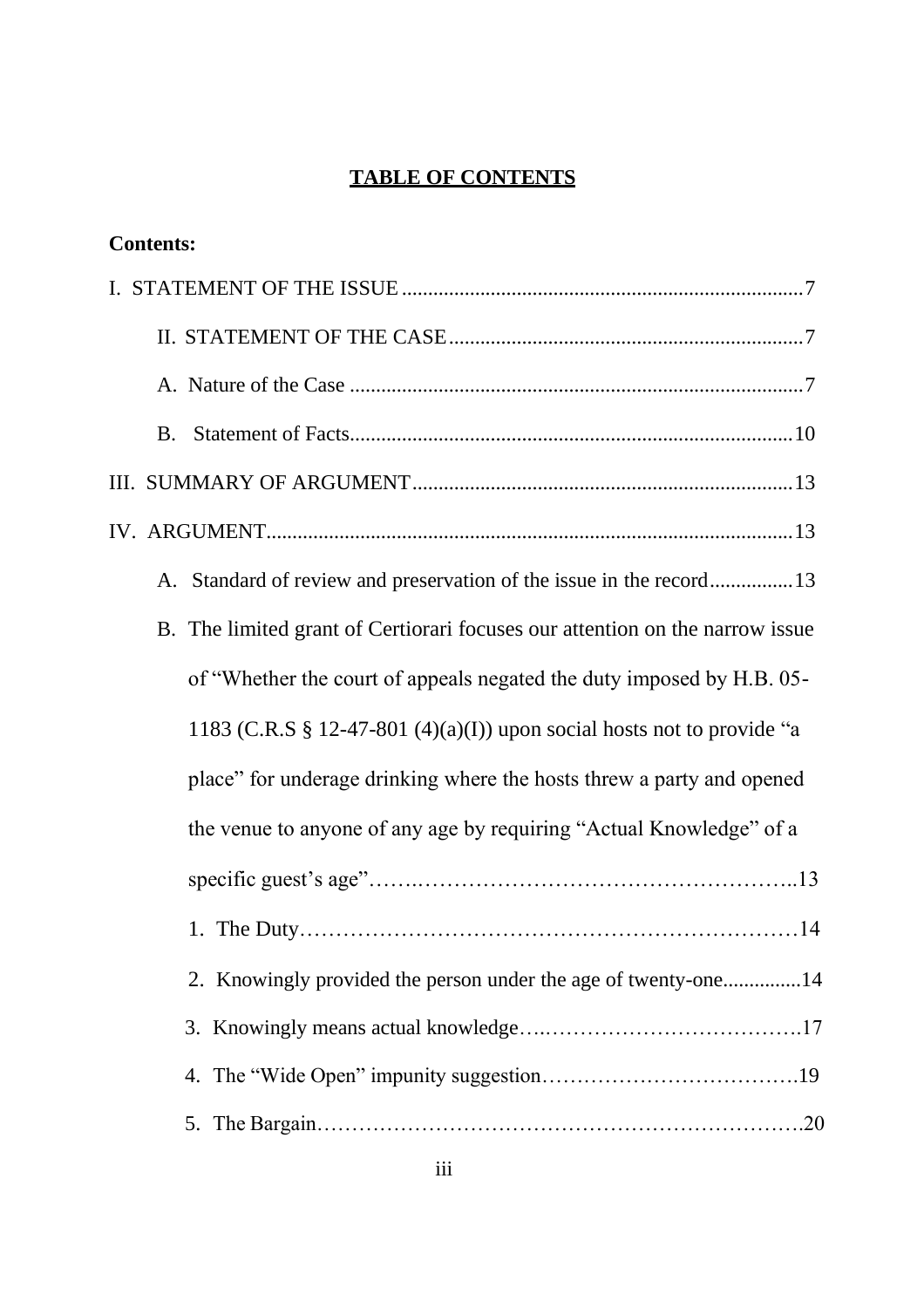| C. The History of the Dram Shop Act. |  |  |
|--------------------------------------|--|--|
|                                      |  |  |
|                                      |  |  |
|                                      |  |  |
|                                      |  |  |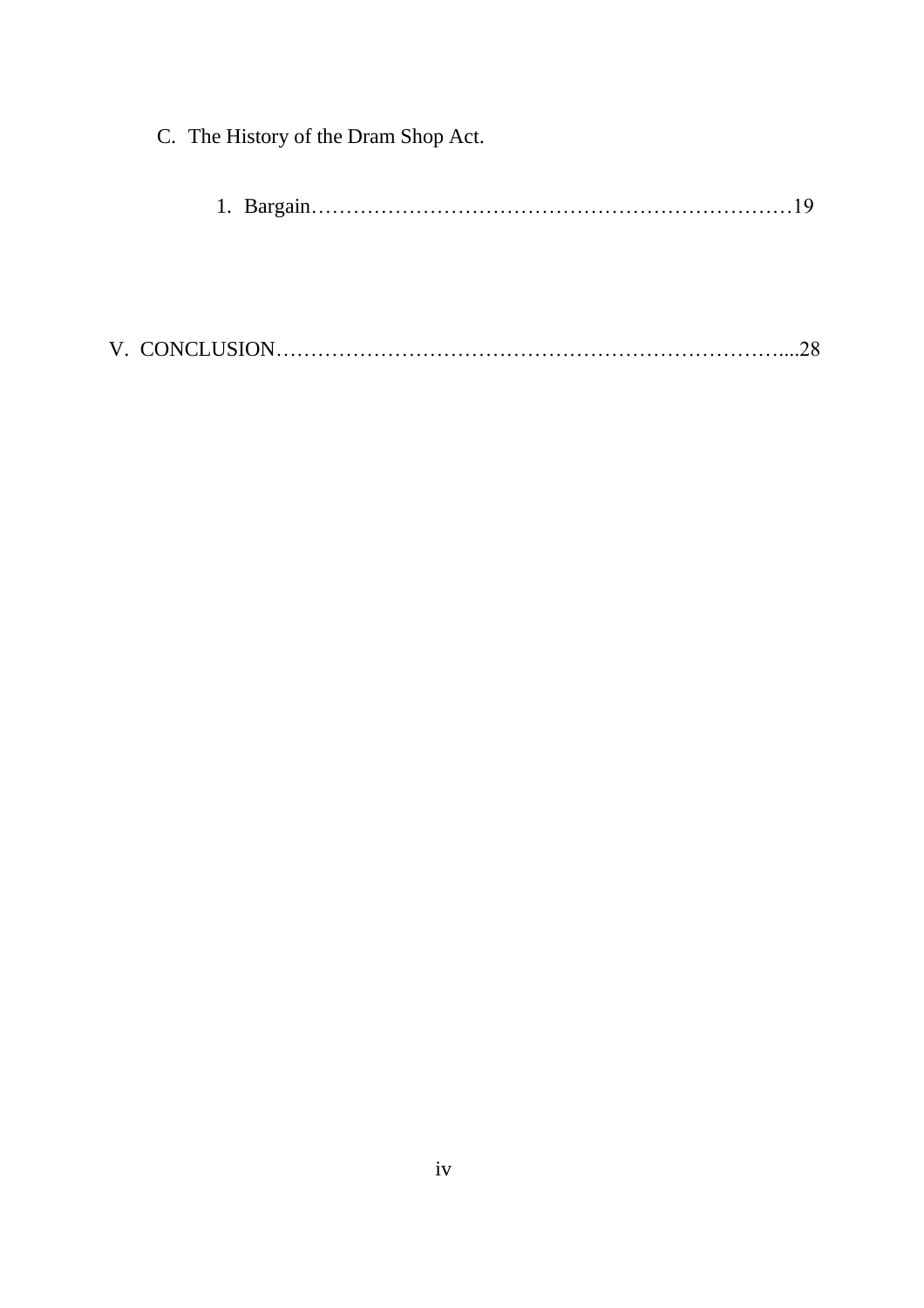# **TABLE OF AUTHORITIES**

| <b>Cases:</b>                                                                              |
|--------------------------------------------------------------------------------------------|
| Attoe v. State Farm Mutual Auto. Ins. Co., 153 N.W.2d 575 (Wis. 1967)                      |
| Build it and They Will Drink, Inc. v. Strauch, 253 P.3d 301 (Colo. 2011)20                 |
|                                                                                            |
|                                                                                            |
|                                                                                            |
|                                                                                            |
|                                                                                            |
| Dickman v. Jackalope, Inc., 870 P.2d 1261 (Colo. Ct. App. 1994) 14,<br>17                  |
|                                                                                            |
|                                                                                            |
| Huddleston v. Bd. of Equalization, 31 P.3d 155 (Colo. 2001)14                              |
| Johnston v. City Council of City of Greenwood Village, 493 P.2d 651 (Colo.<br>1972).15, 17 |
| <i>Krol v. CF &amp; I Steel, 307 P.3d 1116 (Colo. Ct. App. 2013)</i> 15                    |
|                                                                                            |
| Lombard v. Colo. Outdoor Educ. Ctr. Inc., 187 P.3d 565 (Colo. 2008)                        |
|                                                                                            |
|                                                                                            |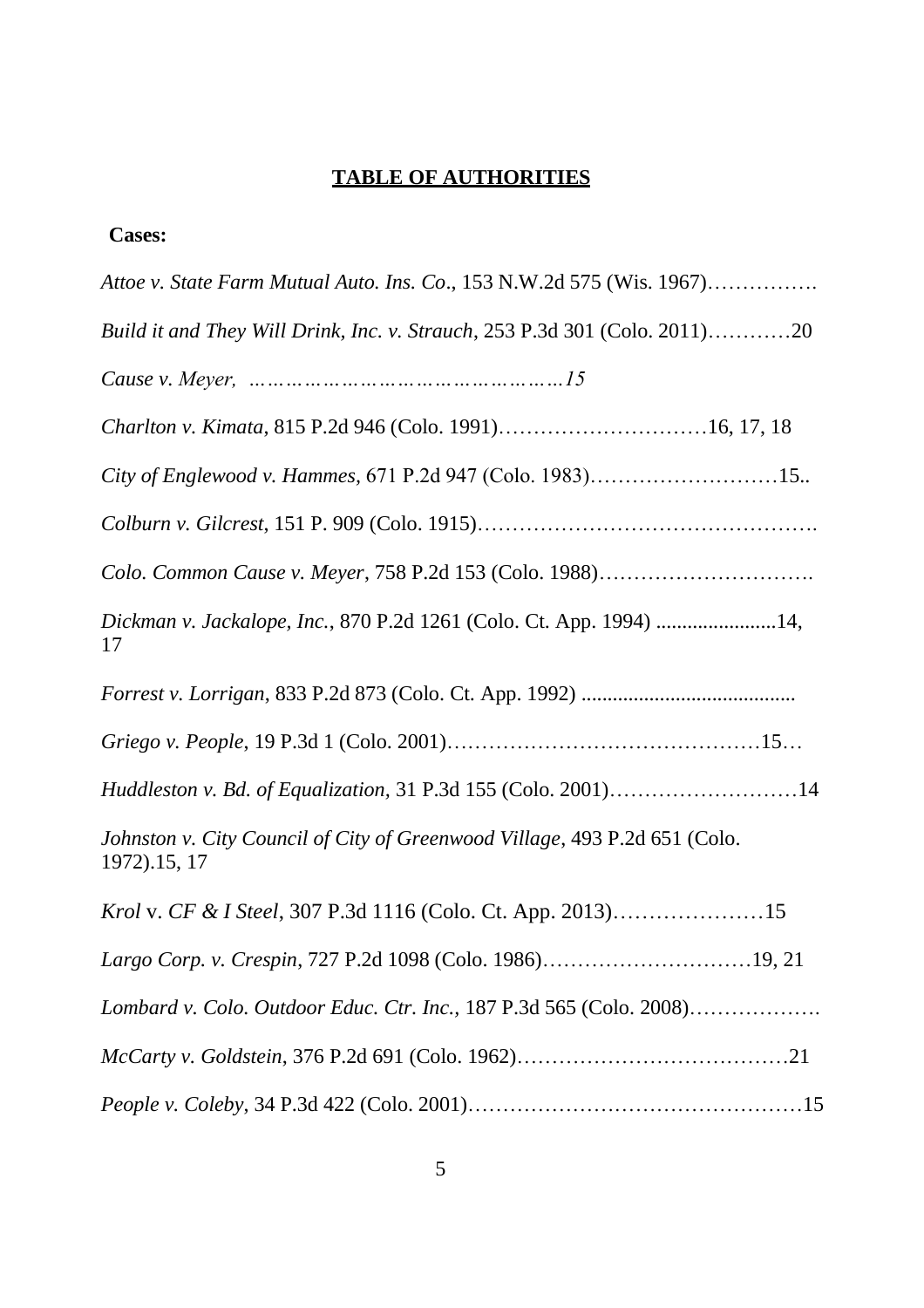| State ex rel Suthers v. Mandatory Poster Agency, Inc., 260 P.3d 9 (Colo. Ct. App. |  |
|-----------------------------------------------------------------------------------|--|
|                                                                                   |  |
|                                                                                   |  |

## **Statutes:**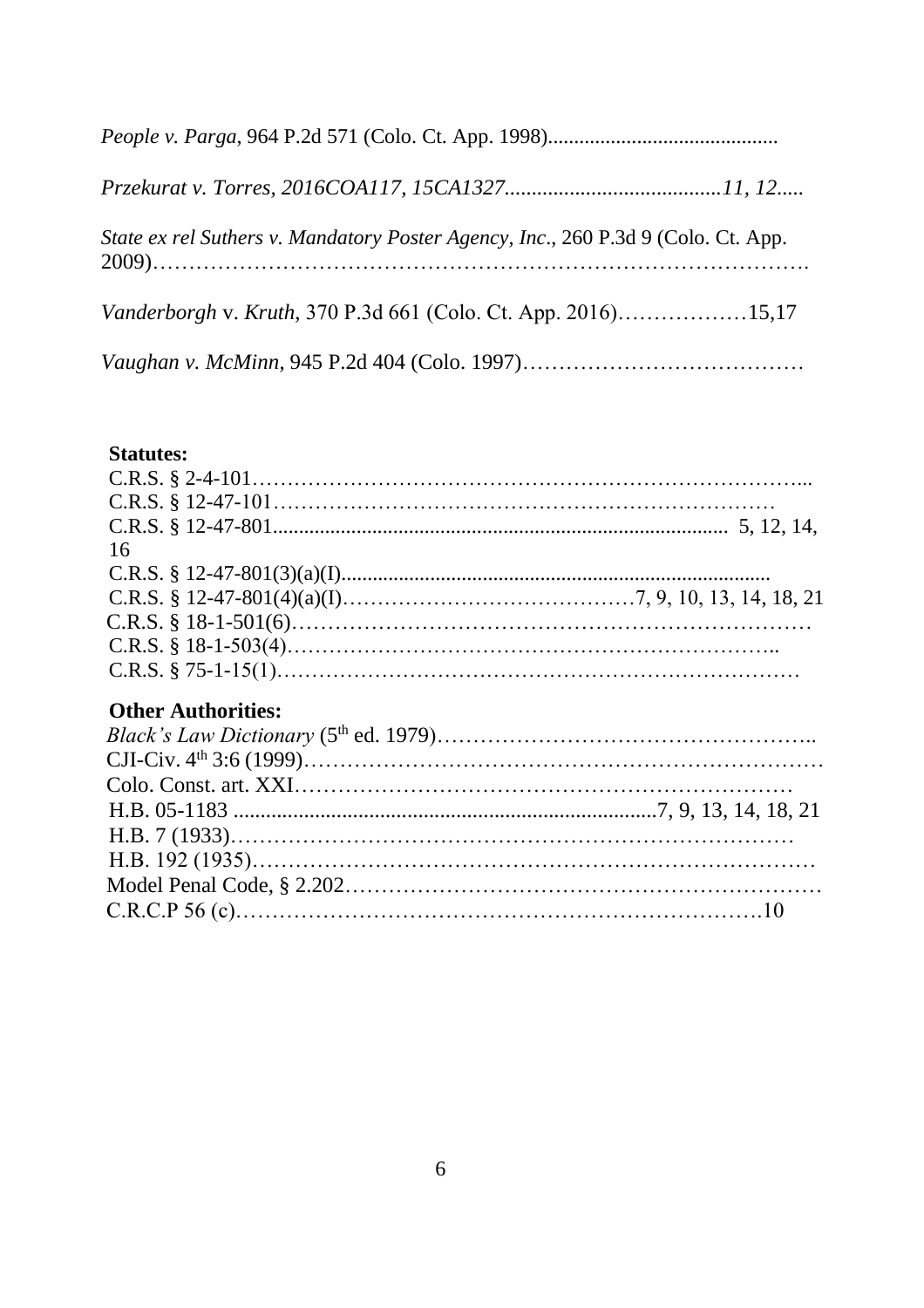#### **I. STATEMENT OF THE ISSUE**

**Whether the Court of Appeals negated the duty imposed by H.B. 05-1183 (C.R.S. §12-47-801(4)(a)(I)) upon social hosts not to provide "a place" for underage drinking where the hosts threw a party and opened the venue to anyone of any age by requiring "actual knowledge" of a specific guest's age.** 

## **II. STATEMENT OF THE CASE**

### **A. Nature of the Case.**

In 2012, Petitioner, Jared Przekurat ("Petitioner"), brought this lawsuit to recover for personal injuries which he sustained in a catastrophic single-car accident. Petitioner, having driven to Boulder earlier in the evening to attend a party, was traveling home as a passenger in his own car, driven by his friend Hank Sieck ("Sieck"). Petitioner and Sieck attended a party hosted by the four Respondents, Christopher Torres, Mitchell Davis, Samuel Stimson, and Peter Stimson, at their home. Petitioner was twenty-one years of age at the time, while Sieck was twenty years and nine months old. Sieck and Petitioner were both intoxicated at the time of the accident.

7 Petitioner sought to establish "social host liability" for the Respondents through the Colorado Dram Shop Act, C.R.S. § 12-47- 801(4)(a)(I). Petitioner argued that the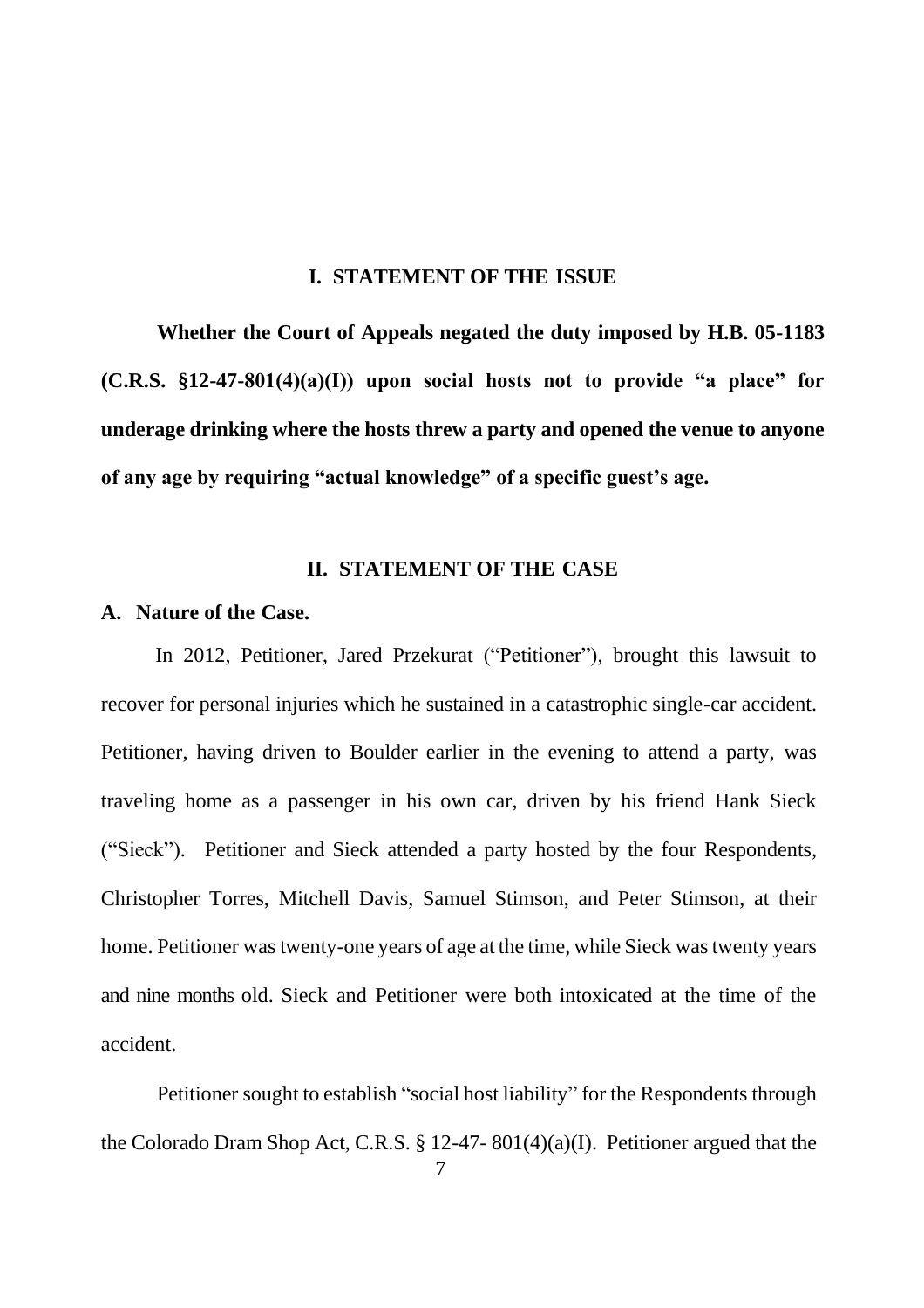current Dram Shop Act imposes civil liability upon a showing of "constructive knowledge" by a social host who allegedly provides a person under the age of twentyone a place to consume an alcoholic beverage.

Respondents assert that the current Dram Shop Act imposes civil liability only after a showing that a social host had "actual knowledge" of the facts that give rise to liability and that constructive knowledge does not satisfy the statutes "knowingly" requirement. Further, Respondents asserted that they did not knowingly provide to Sieck, the person under the age of twenty-one, a place to consume an alcoholic beverage, because Sieck was not invited by either of the Stimsons, and he was, in fact, a party crasher at their home celebration that was intended to be a birthday party for Mitchell Davis, as he was turning 24, and a celebration for Christopher Torres who was graduating from college, and who was 22 years old. The Stimsons established that they had no knowledge that Sieck was even present at their home that evening. Samuel Stimson's testimony went uncontradicted, establishing that he did not attend the party, instead, he and a friend spent the evening in his room, away from the activities of the party. (CF 991, Samuel Stimson depo. p. 23-24)

Przekurat's tendered evidence, in response to Respondents' motions for summary judgment, failed to establish facts in the record for the following: (1) that Respondents Peter Stimson and Samuel Stimson (collectively, the "Stimsons") knew Sieck; (2) that either of the Stimsons had seen Sieck at the party; (3) that either of the Stimsons had ever spoken to Sieck; (4) that anyone had ever informed either of the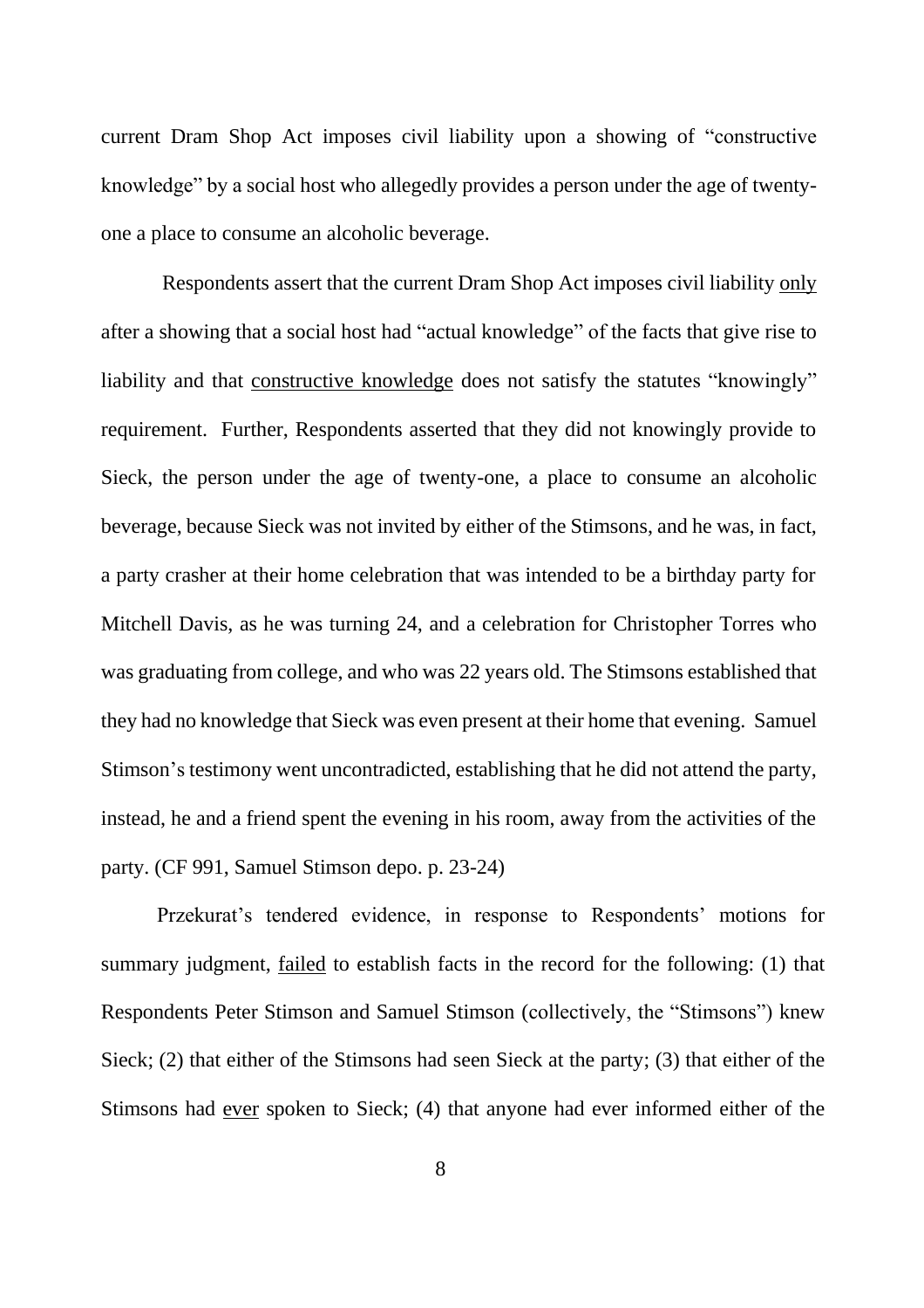Stimsons that Sieck was present at their home or that Sieck was just under twenty-one and nine months-old; (5) that Sieck was invited by either of the Stimsons; (6) that either of the Stimsons had been informed or knew that Sieck was drinking at the party; (7) that Sieck ever introduced himself to either of the Stimsons; (8) that either of the Stimsons could have determined by looking at Sieck that he was likely underage; (9) that either of the Stimsons were put on notice that Sieck was underage; (10) and, that Samuel Stimson actually attended the party.

In granting the Petition for Certiorari on July 3, 2017, this Court framed the issue as "Whether the Court of Appeals negated the duty imposed by H.B. 05-1183  $(C.R.S. §12-47-801(4)(a)$  upon social hosts not to provide "a place" for underage drinking where the hosts threw a party and opened the venue to anyone of any age by requiring "actual knowledge" of a specific guest's age."

The Stimsons, respectfully point out that the grant of certiorari, by this Court, on the courts designation of issue, appears to indicate or suggest that H.B. 05-1183 imposed a duty, as the Petitioner has described as "Do not knowingly provide a place for underage social guests to drink" (petitioners Opening Brief p. 21) and also appears to indicate or suggest that the hosts threw a party and opened the venue to anyone of any age. Again, the Petitioner has suggested ([T]he courts below allowed the Defendants, as social hosts, to throw a wide-open "Kegger" with impunity...") (Petitioner's Opening Brief p. 22). The Trial Court did not find these suggested facts, nor did the Court of Appeals find these suggested facts. Both lower courts reviewed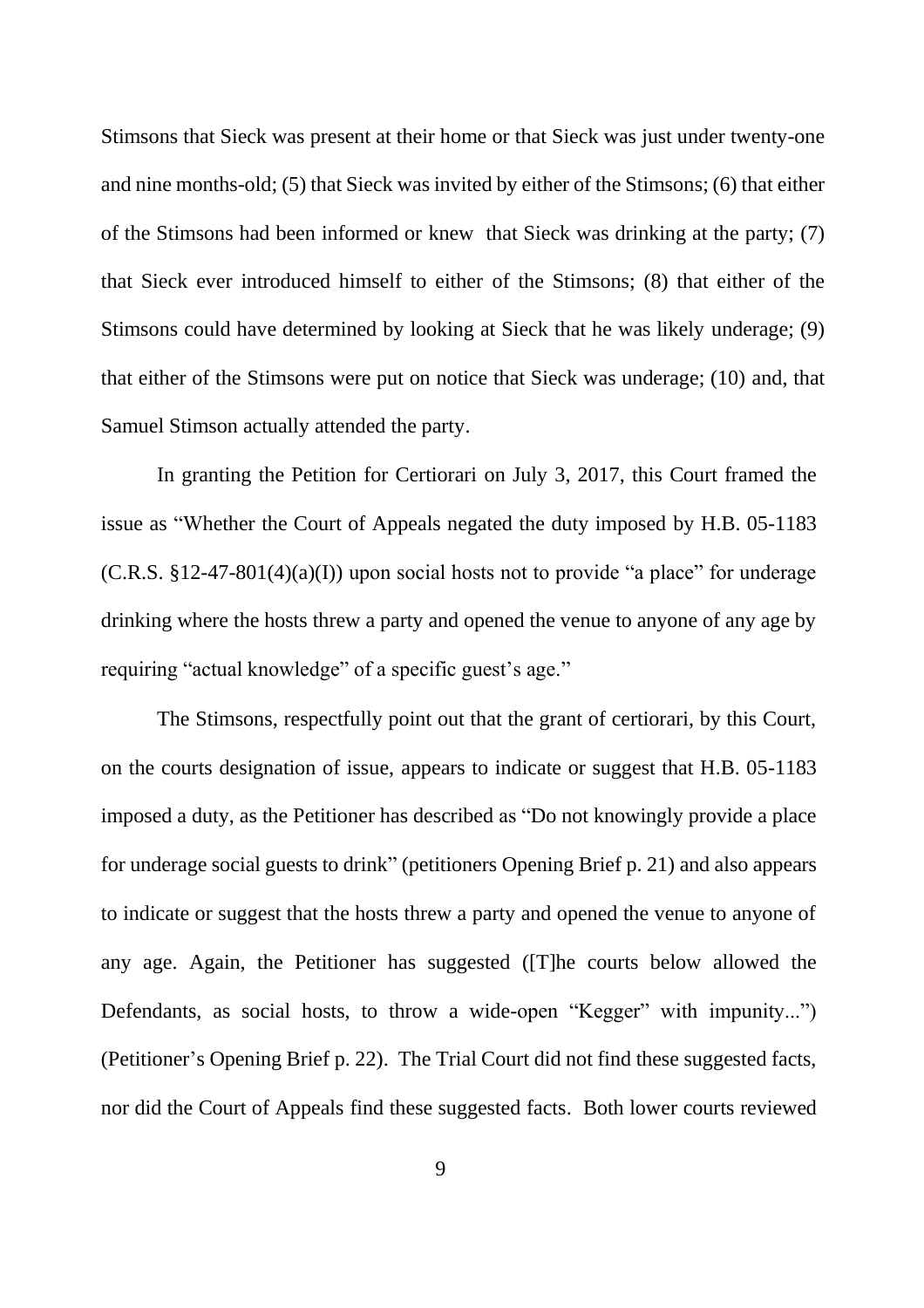the entire record, and, neither court found facts to support Petitioner's assertions, nor did they find that a duty, as defined by Petitioner, as stated above, was created by H.B. 05-1183.

The Stimsons each moved for summary judgment upon grounds that there was no genuine issue of fact regarding their lack of knowledge of Sieck's under-age status, and that there was no genuine issue of fact regarding their lack of knowledge of having provided a place for Sieck, a person under twenty-one, to consume alcohol.

The Trial Court granted Respondents' respective motions for summary judgment, finding that Petitioner had the obligation to provide facts to show that the Stimsons had "actual knowledge" of Sieck and Sieck's age, and that Petitioner had the obligation to provide facts to show that the Stimsons had "actual knowledge" that they were providing a place for the person under the age of twenty-one, (Sieck) to consume alcohol. After reviewing the entire record, the Trial Court could not find any evidence that either of the Stimsons had actual knowledge that Sieck was under the age of 21 and knowingly allowed Sieck to consume alcohol on Respondent's property. Petitioner failed to establish that there were facts that established disputed issues of material fact regarding these two critical points as required by C.R.S. § 12- 47-801(4)(a)(I) and C.R.C.P. 56(c).

Petitioner appealed, and the Court of Appeals also found summary judgment was appropriate when it upheld the Trial Court's finding that "knowingly" means acting with the state of mind or *mens rea* of "actual knowledge" and that required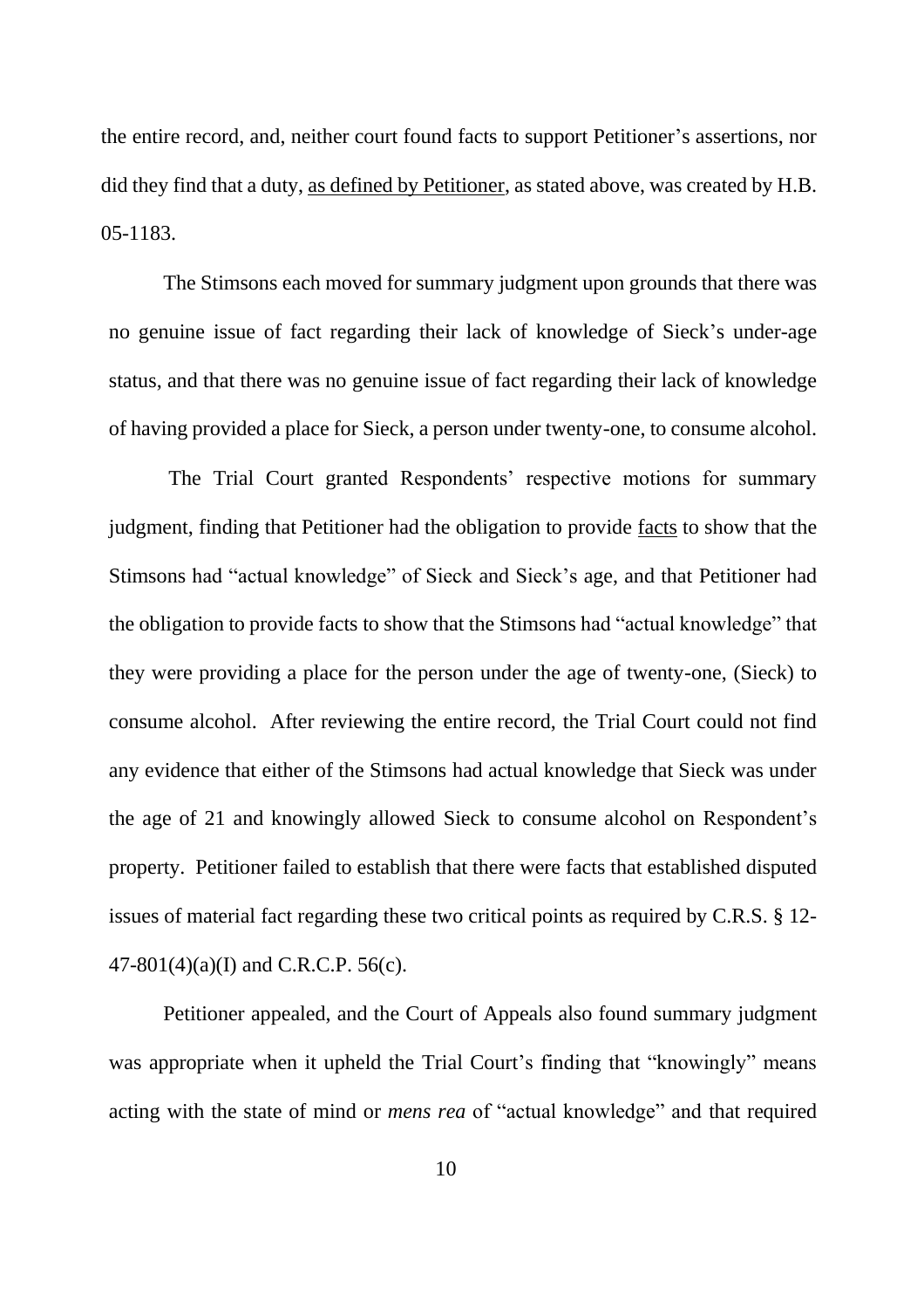showing of "knowingly," applies to both **the act** of providing a place for an underage person to consume an alcoholic beverage as well as to knowledge of the person under the age of twenty-one. The Court of Appeals also reviewed the entire record, *de novo*, and independently concluded that Petitioner "did not offer any evidence, *circumstantial or direct*, that would permit a reasonable inference that any of the hosts knew Sieck, much less that they knew his age. Petitioner did not present any evidence that the twenty-year and nine-month-old Sieck appeared to be underage. "Without knowledge, established either by *direct or circumstantial* evidence, of Sieck's age, the host could not have knowingly provided Sieck, a person under the age of twenty-one, with a place to consume alcohol." *Przekurat v. Torres*, 2016COA117, 15CA1327 Colorado (emphasis added).

Petitioner and the Respondents differ on how courts should apply the term "knowingly." Respondents clearly assert that the statutory modifier "knowingly" applies to both the age of the person under the age of twenty-one and provides that person a place to consume an alcoholic beverage. Respondents agree with the Trial Court and the Court of Appeals that "knowingly" means with actual knowledge. In this case, the Petitioner has asserted, as the Court of Appeals described, "an expansive interpretation of the statute," suggesting that his burden was not to establish that the Respondents actually knew that they were providing Sieck, a person under twentyone, a place to drink, and that it was not his burden to establish that the Respondents actually knew that Sieck was a person under twenty-one. Instead, Petitioner argued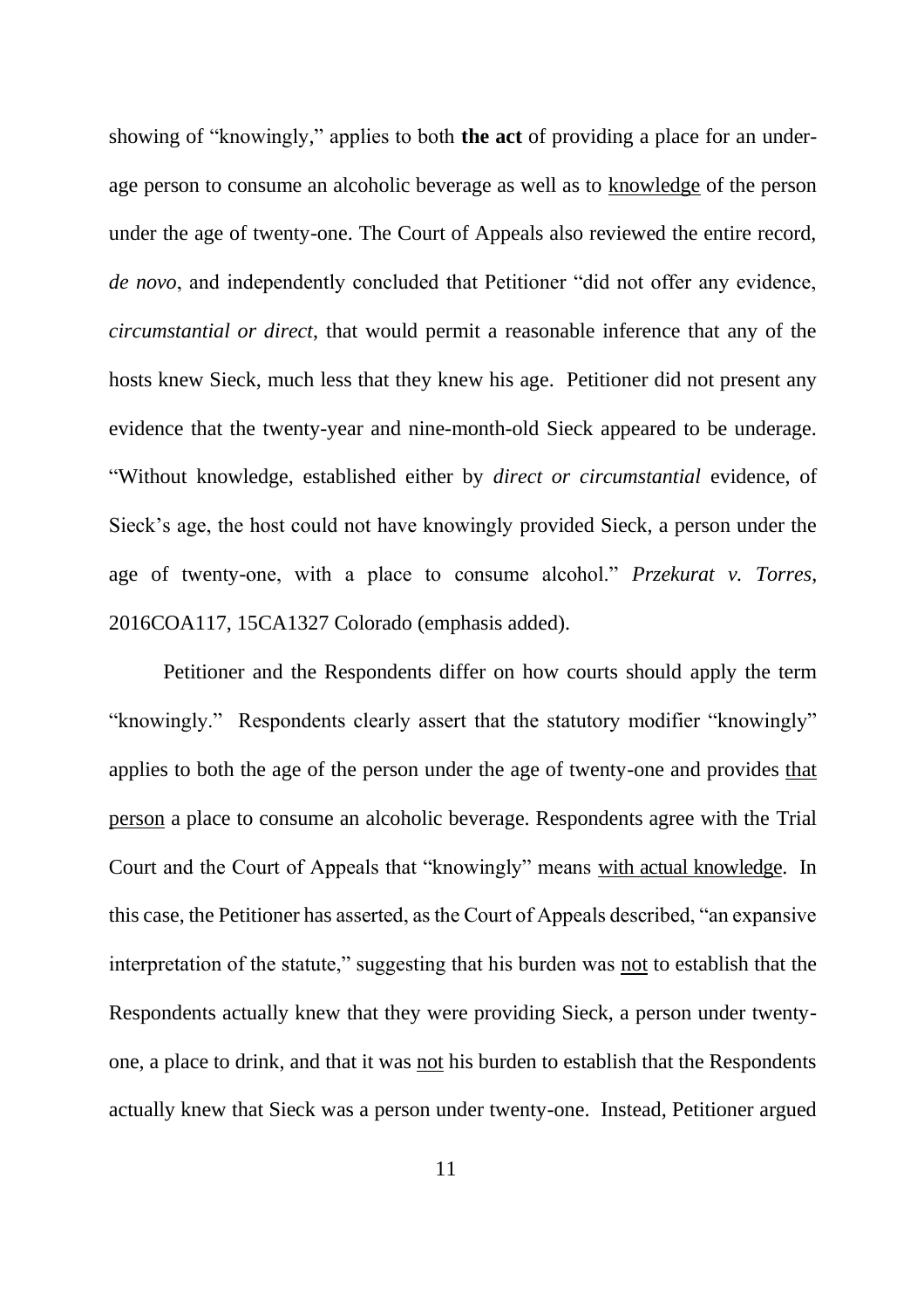that "knowingly" as used in one part of the statute  $(3)(a)(1)$  meant something different when used just four sentences later in the same section at  $(4)(a)(1)$ . Our state statute, C.R.S. §12-47-801 does not ascribe "knowingly" with two different meanings, in the same section, the way this statute is written.

## **B. Statement of Facts**

The pertinent facts were fairly summarized in the Colorado Court of Appeals' opinion as stated in paragraph 6 thereof (2016COA117, 15CA1327).

For their part, neither of the Stimsons invited Sieck or Petitioner to their home, nor did they authorize anyone else to invite Sieck or Petitioner to their home. Davis, who was 24 years old, testified that, "I invited people that were my age because those are my friends." (CF at p. 21.)

Further, the Stimsons both agree with Mitchell Davis when he notes in his Answer Brief that in Petitioners Petition for Certiorari, Petitioner has not challenged the Court of Appeals' determination that there was insufficient direct or circumstantial evidence to establish the Respondents had any reason to know that Sieck was just underage, since there was no evidence that Sieck appeared to be less than twenty-one. It is important to note that *neither of the Stimsons even laid eyes on Sieck that evening.*

Samuel Stimson established through unchallenged testimony that he spent the evening of the party in his room, away from others who attended the party that evening.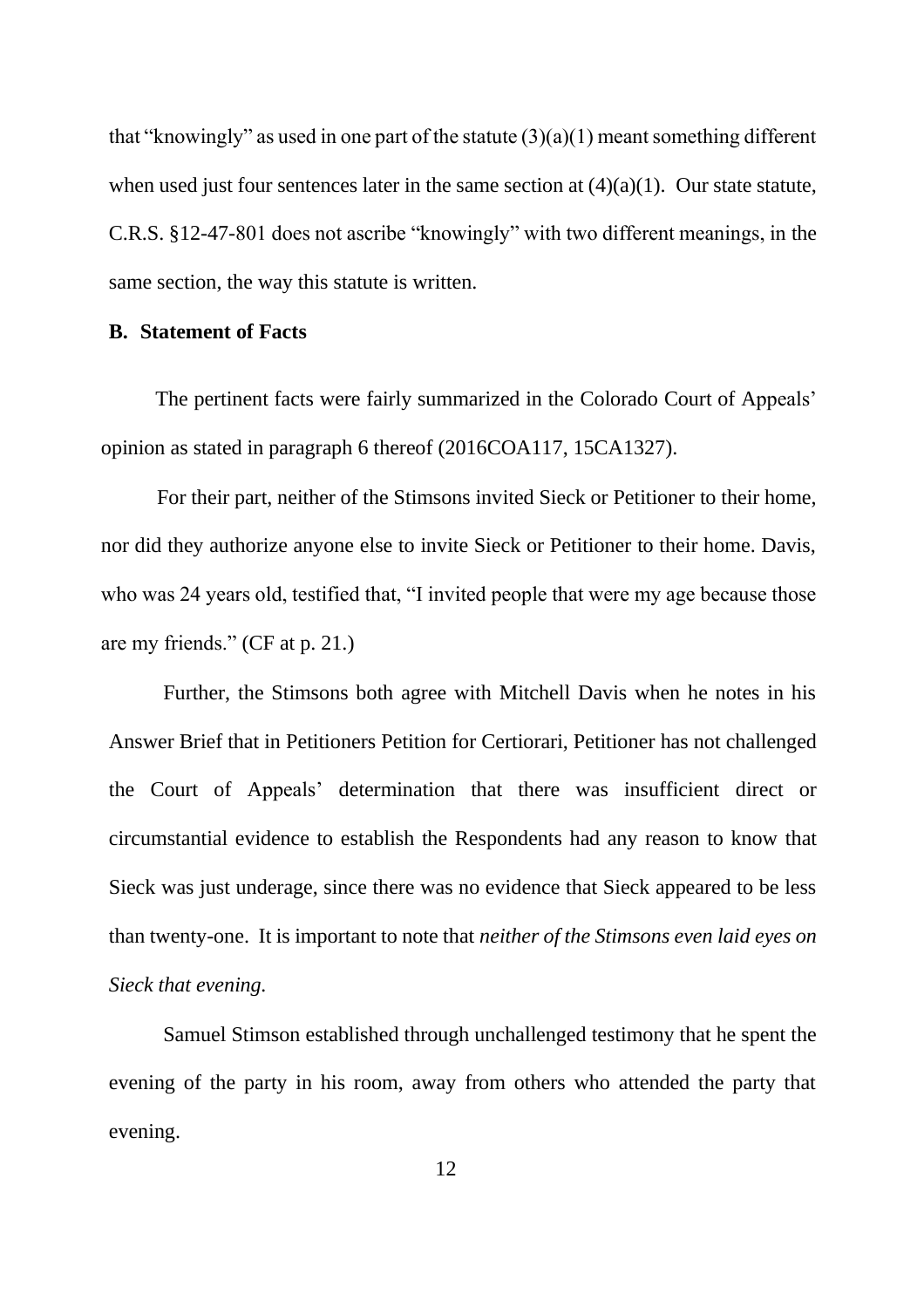#### SUMMARY OF ARGUMENT

#### **III. ARGUMENT**

#### **A. Standard of review and preservation of the issue in the record.**

The Stimsons agree that the issue upon Certiorari, which involves statutory interpretation, is best described as a question of law, subject to *de novo* review. Further, they agree that Petitioner preserved the limited issue authorized by this Court's grant of Certiorari through his briefing on the Stimson's separate motions for summary judgment.

**B. This Court limited grant of Certiorari focuses our attention on the narrow issue of "Whether the court of appeals negated the duty imposed by H.B. 05-1183 (C.R.S § 12-47-801 (4)(a)(I)) upon social hosts not to provide "a place" for underage drinking where the hosts threw a party and opened the venue to anyone of any age by requiring "Actual Knowledge" of a specific guest's age."**

To this grant of certiorari, the Stimsons, Samuel and Peter, affirmatively state that the Court of Appeals did not negate the duty imposed by H.B. 05-1183 (C.R.S. § 12-47-801 (4)(a)(I)) upon social hosts not to provide "a place" for underage drinking where the hosts threw a party and opened the venue to anyone of any age by requiring "actual knowledge" of a specific guest's age.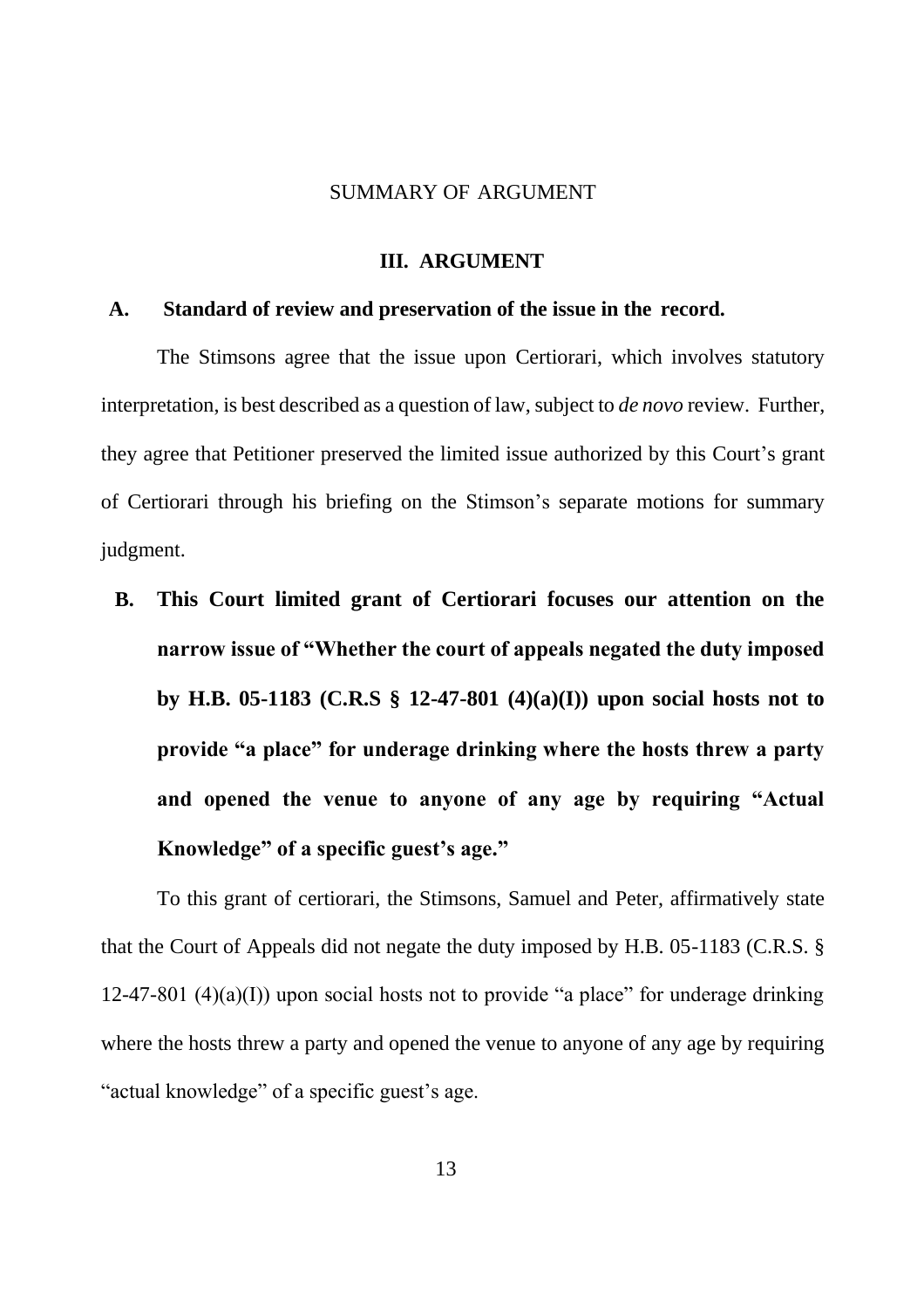1. *The Duty*. The Stimsons would first identify the duty imposed upon social hosts by H.B. 05-1183, asserting that the Petitioners formulation is incorrect and not even a complete version of the statute at issue. H.B. 05-1183 is an amendment to Colorado's Dram Shop Act, codified at C.R.S. § 12-47-801. The Legislative declaration for that amendment does not speak to anything definitive regarding a duty not to knowingly provide (Sieck) the person under the age of twenty-one a place to consume an alcoholic beverage. By following the plain meaning of the words in the statute, as well as precedent, both the Trial Court and the Court of Appeals established, and enforced the plain language of the statute in stating the "duty" found in H.B. 05-1183 does not impose liability upon a social host when any injured individual suffers because of the intoxication of any person due to the consumption of such alcohol beverages, except when it is proven that the social host knowingly provided the person under the age of twenty-one a place to consume an alcoholic beverage.

Here, neither court below negated the duty that the Petitioner proposes. Instead, both courts disagreed with his formulation and they correctly applied "knowingly," the mental state imposed by the General Assembly, to every element of the offense unless the statute provides otherwise, citing *Dickman v. Jackalope, Inc*., 870 P.2d 1261 (Colo. App. 1994), (which in turn relied upon C.R.S. § 18-1-503(4)). *Huddleston v. Bd. of Equalization*, 31 P.3d 155 (Colo 2001) (Knowingly applies to all of the elements of liability); *Colo. Common*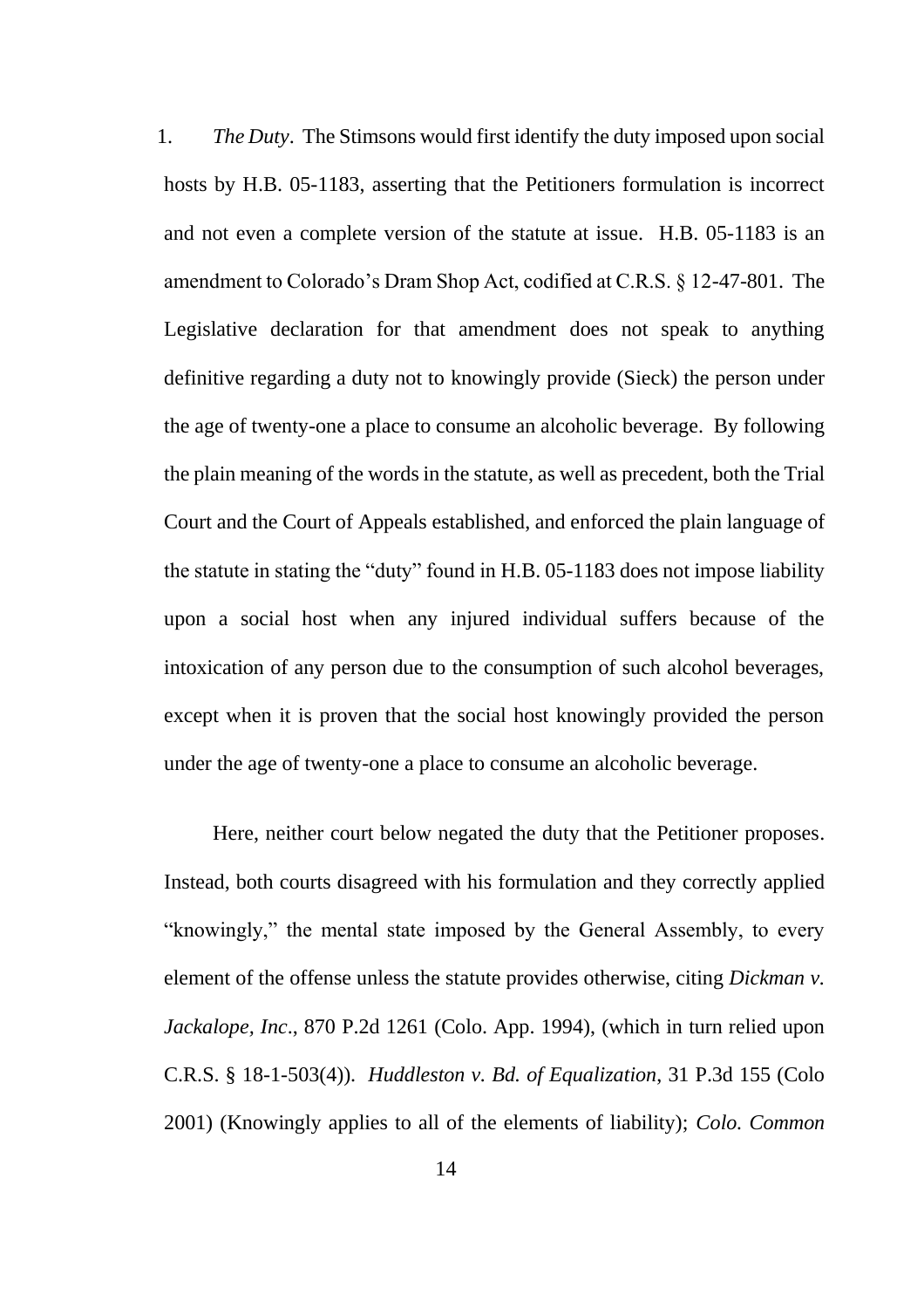*Cause v. Meyer*, 758 P.2d 153 (Colo. 1988); *Englewood v. Hammes,* 671 P.2d 947 (Colo. 1983) (finding that Colorado's common law formulation is same as modern statute); *People v. Coleby*, 34 P.3d 422 (Colo 2001); See *also*, *Griego v. People*, 19 P.3d 1 (Colo. 2001) (concerning the notice aspect of knowingly).

2. Knowingly provided the person under the age of twenty-one. In 2005, the Colorado General Assembly added a new clause to the end of subparagraph (I) of paragraph (a) of subsection (4) that reads "or knowingly provided the person under the age of twenty-one a place to consume an alcoholic beverage..." The duty that was added by this amendment H.B. 05-1183 is not expressly stated. Under this circumstance, a court must ascertain and effectuate the intent of the General Assembly, by looking first to the statutory language, giving words and phrases their plain and ordinary meanings according to the rules of grammar and common usage. In doing so this court has instructed lower courts to read the language in the dual contexts of the statute as a whole and the comprehensive statutory scheme, giving consistent, harmonious, and sensible effect to all of the statute's language. If after doing this, a court determines that the statute is not ambiguous, the court is to enforce it as written and not resort to other rules of statutory construction. It has been explained that if possible, courts must give effect to every word of the statute. *See*, *Vanderborgh* v. *Kruth*, 2016 COA 27. ¶8; *Krol* v. *CF & I Steel*, 2013 COA 32 ¶ 15; C.R.S. § 2-4-101. *See also*, Johnston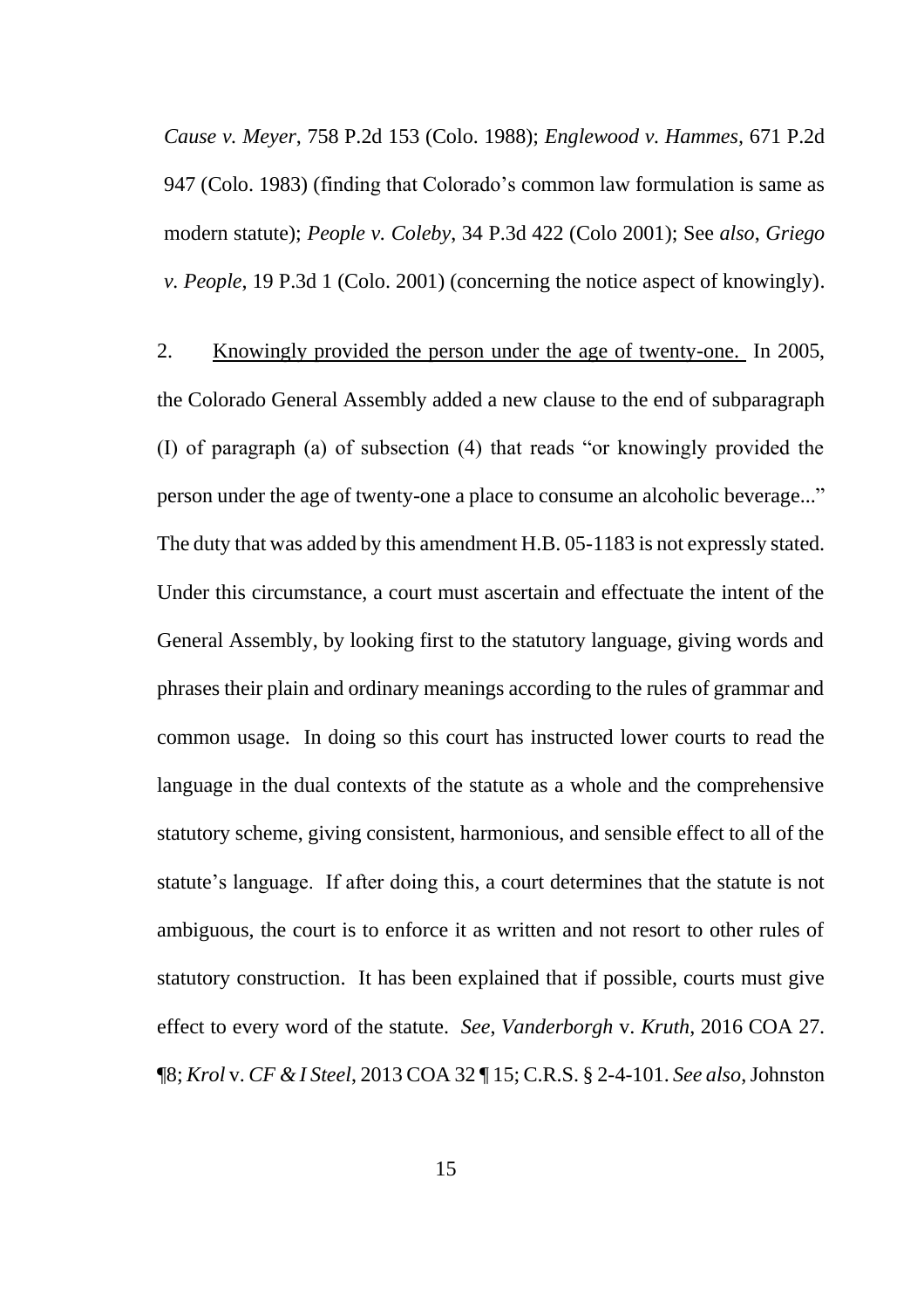*v. City Council of City of Greenwood Village*, 493 P.2d 651, 654 (Colo. 1972); *Charlton v. Kimata*, 815 P.2d 946 (Colo. 1991).

Petitioner has asserted that a court cannot read C.R.S. § 12-47-801 and understand it's plain meaning. Respondents disagree and note that there are no difficult words, concepts, or formulations contained in C.R.S. 12-47-801. Petitioner suggests that legislative history shows that the legislative intent of the General Assembly was to impose liability upon social hosts for having what he describes as "wide open parties' where underage persons can drink "indiscriminately." He goes on to suggest that social hosts must police the access to hosts homes at the front door to check for I.D.'s, that latched fence gates in hosts fenced in yards should be "maned", that cups that gests use (such as red solo cups) should be monitored, that police officers could be hired to attend social host parties, he asked if any of the social hosts took keys away from their guests upon arrival to insure that they did not drive home drunk, he inquired whether cab rides were paid to guests by their social hosts.

This of course assumes that social hosts must anticipate that under age, non-invited, party crashers will attempt to crash a host's party with an intent to drink at the social hosts premises. This approach would stand existing analysis on it's head. We have come to learn that courts can not search legislative history for a legislative intent that they prefer, then use that imputed intent to justify an argument that Petitioners are making here, namely, the legislature said they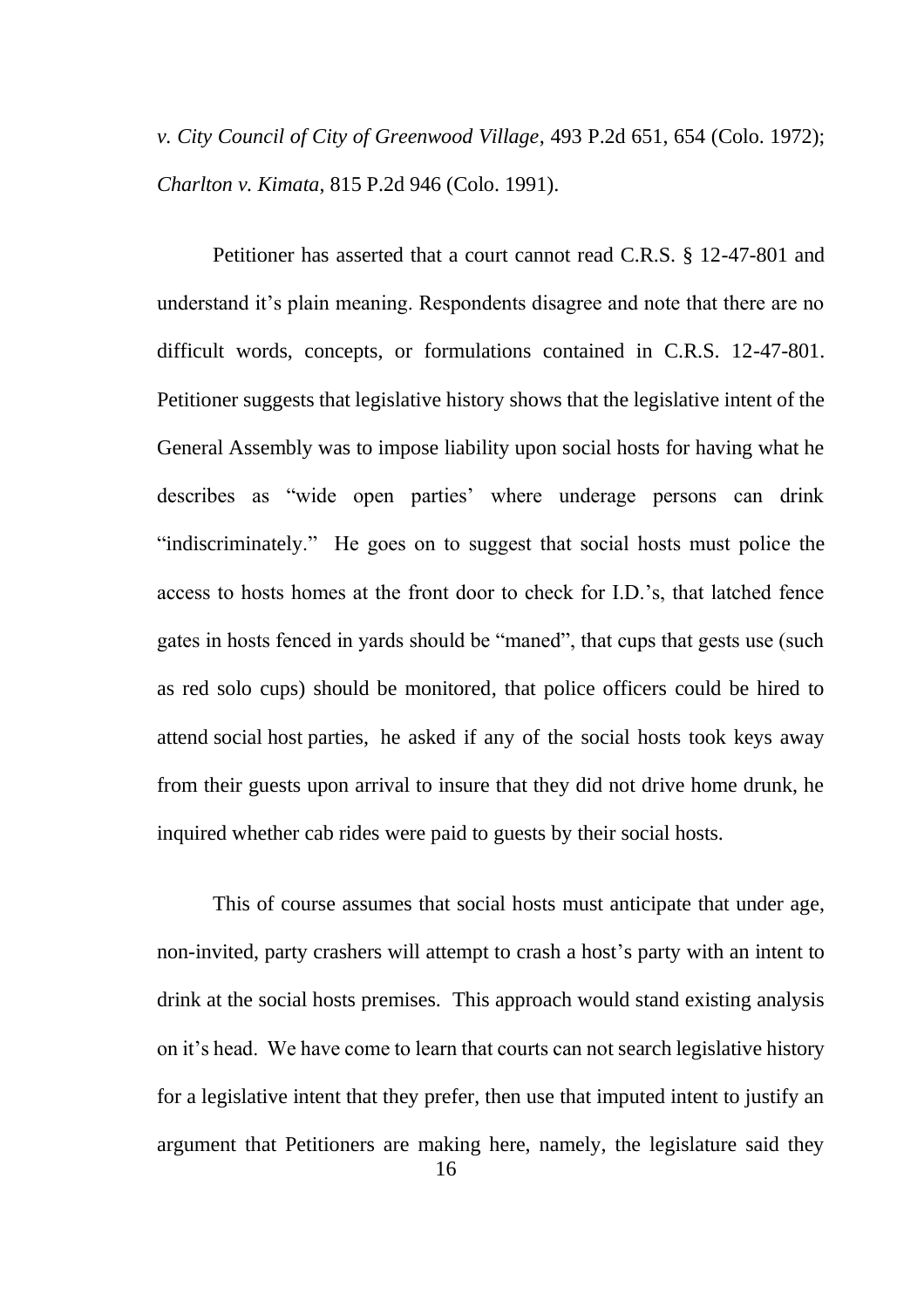wanted one thing, but they wrote it the wrong way, so, there must be an ambiguity somewhere that a court can use to interpret an unambiguous statute any way they want. There are a series of rules against this. *See*, *Vanderborgh* v. *Kruth*, 2016 COA 27. ¶8; *Krol* v. *CF & I Steel*, 2013 COA 32 ¶ 15; C.R.S. § 2- 4-101. *See also*, *Johnston v. City Council of City of Greenwood Village*, 493 P.2d 651, 654 (Colo. 1972); *Charlton v. Kimata*, 815 P.2d 946 (Colo. 1991). A court should ascertain the intent of the General Assembly, by looking first to the statutory language, giving words and phrases their plain and ordinary meanings, giving consistent, harmonious, and sensible effect to all of the statute's language. If after doing this, a court determines that the statute is not ambiguous, the court is to enforce it as written and not resort to other rules of statutory construction. If possible, courts must give effect to every word of the statute.

This is what the lower courts did in this instance, they found no ambiguity in the statute sufficient to justify a reach into legislative history for legislative intent. Knowingly is to be interpreted in it's plain and ordinary meaning.

3. Knowingly means actual knowledge. It would be easy for the Peter and Samuel Stimsons to conclude that the statutory language is drafted in plain words, such that their plain and ordinary meanings are well established, that the use of "knowingly" is not ambiguous, and that it should be enforced as written, and that the mental state of "knowingly" means "actual knowledge." Fortunately, this has already been done for them in the case of *Dickman*, 870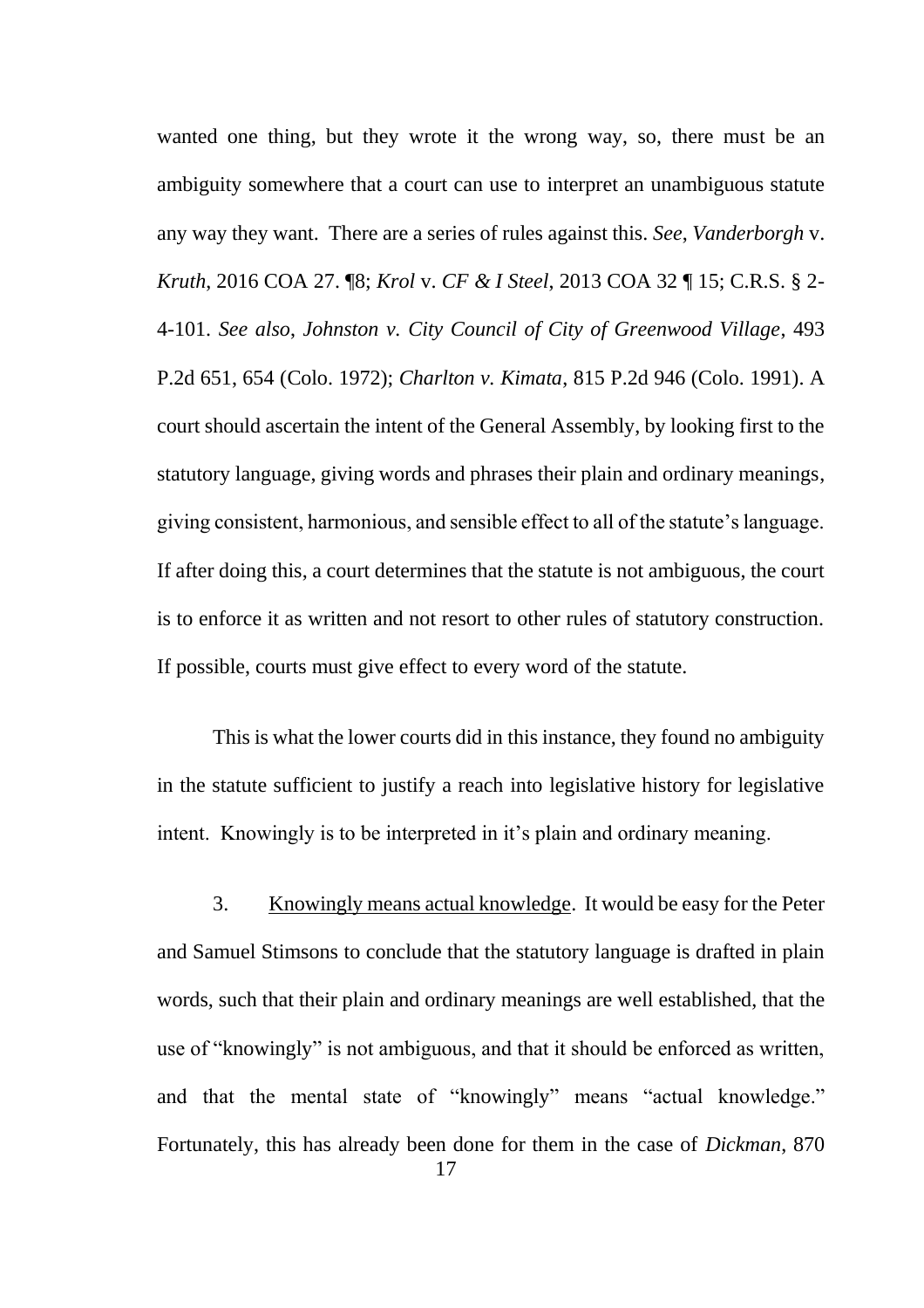P.2d 1261, as anticipated by *Charlton*, 815 p.2d 946. The Stimsons believe that the duty created or left in place by the statute as a whole, imposes a duty upon them "not to knowingly provide the person under the age of twenty-one a place to consume an alcoholic beverage," and that in the context of their motions for summary judgment, the statute requires Petitioners to show that they have evidence showing facts in the record, that establish that Samuel and Peter Stimson knowingly provided Sieck, the person under the age of twenty-one, a place to consume an alcoholic beverage. These are the duties imposed by C.R.S. § 12-47-801(4)(a)(I) upon Petitioner and Respondents in this case.

Paragraph (a) of subsection (4) of H.B. 05-1183, as applied here, removes any common law duty upon social hosts who furnish any alcoholic beverage to any underage individual for any injury because of the intoxication of any person due to the consumption of such alcohol beverages, except when "(I)t is proven that the social host knowingly provided the person under the age of twenty-one a place to consume an alcoholic beverage...." Petitioner seeks to interpret the element of knowingly as meaning knew or should have known. This knew or should have known is a lower standard of proof under the law and is used when the law imposes a duty of inquiry upon someone. This is done through the concept of constructive knowledge. Petitioner is asserting that in this instance "knowingly", has something less than its traditional meaning, and less than the meaning already determined by this court in the same section.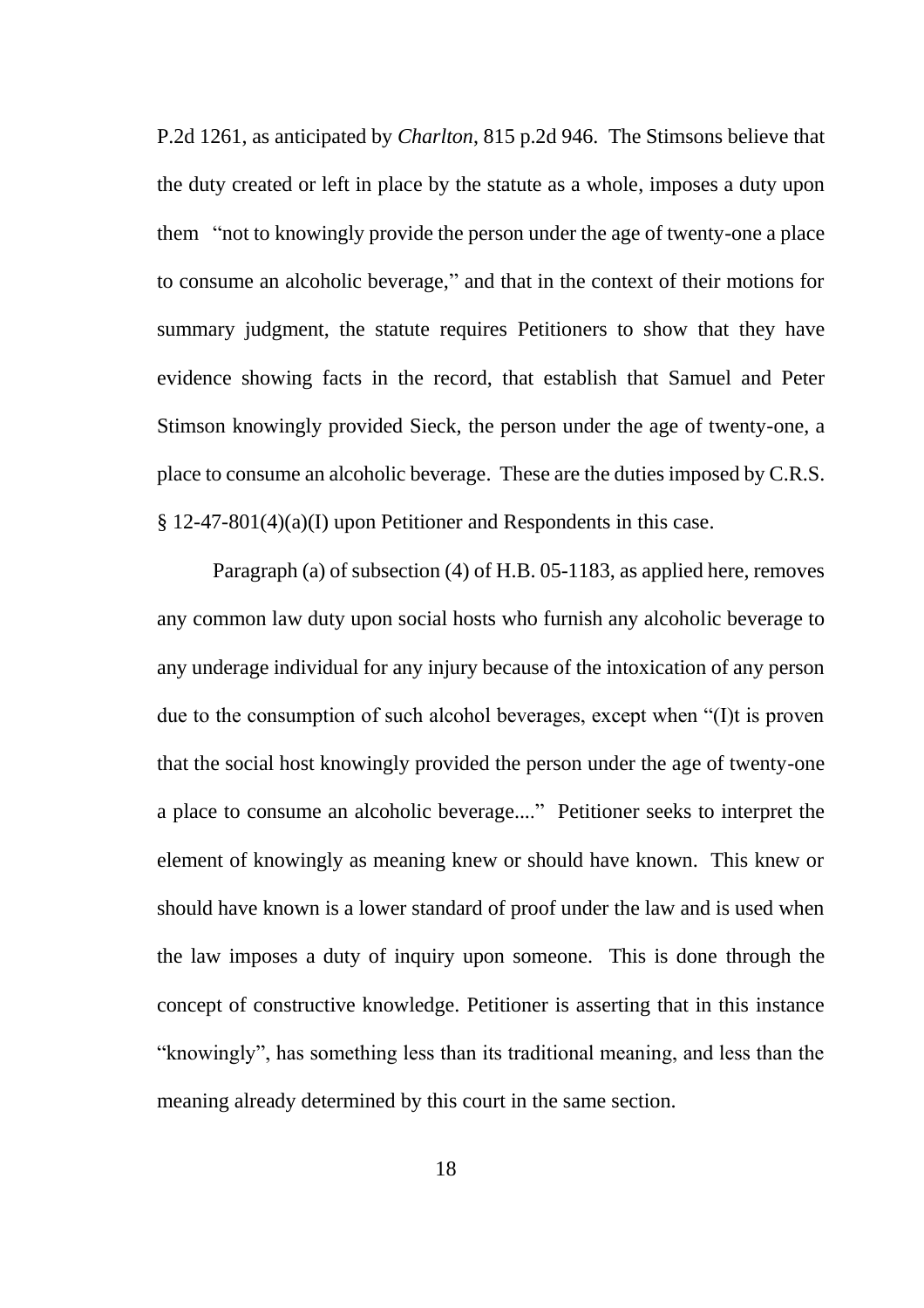4. The "Wide Open" impunity suggestion.Petitioner's contention that there was a venue open to anyone, of any age, is not supported by the record. It is correct that the Stimsons did not have someone man the red solo cups, the keg of beer, the backyard gates, there were no bouncers, they did not call the police, they did not check everyone's I.D., police were not hired, and they did not kick anyone out of the party. All of these things could be relevant to negligence; they certainly could be relevant to breach of duty, proximate cause, or foreseeability. However, arguing that the Legislature has imposed these negligence conventions, overlooks the fact that negligence no longer controls this arena, especially in light of the fact that the Legislature has not required any of Petitioner's "suggestions". Common law negligence no longer is relevant to social hosts who invite their adult friends over for a party. None of the items on Petitioners list were required by the General Assembly. The General Assembly could have required any or all of these things, potentially. They chose not to. Instead, they chose to authorize civil liability upon those social hosts who knowingly provided the person under the age of twenty-one a place to consume an alcoholic beverage.

5. The Bargain. When the General Assembly eliminated all common law causes of action against vendors and social hosts and expressly overruled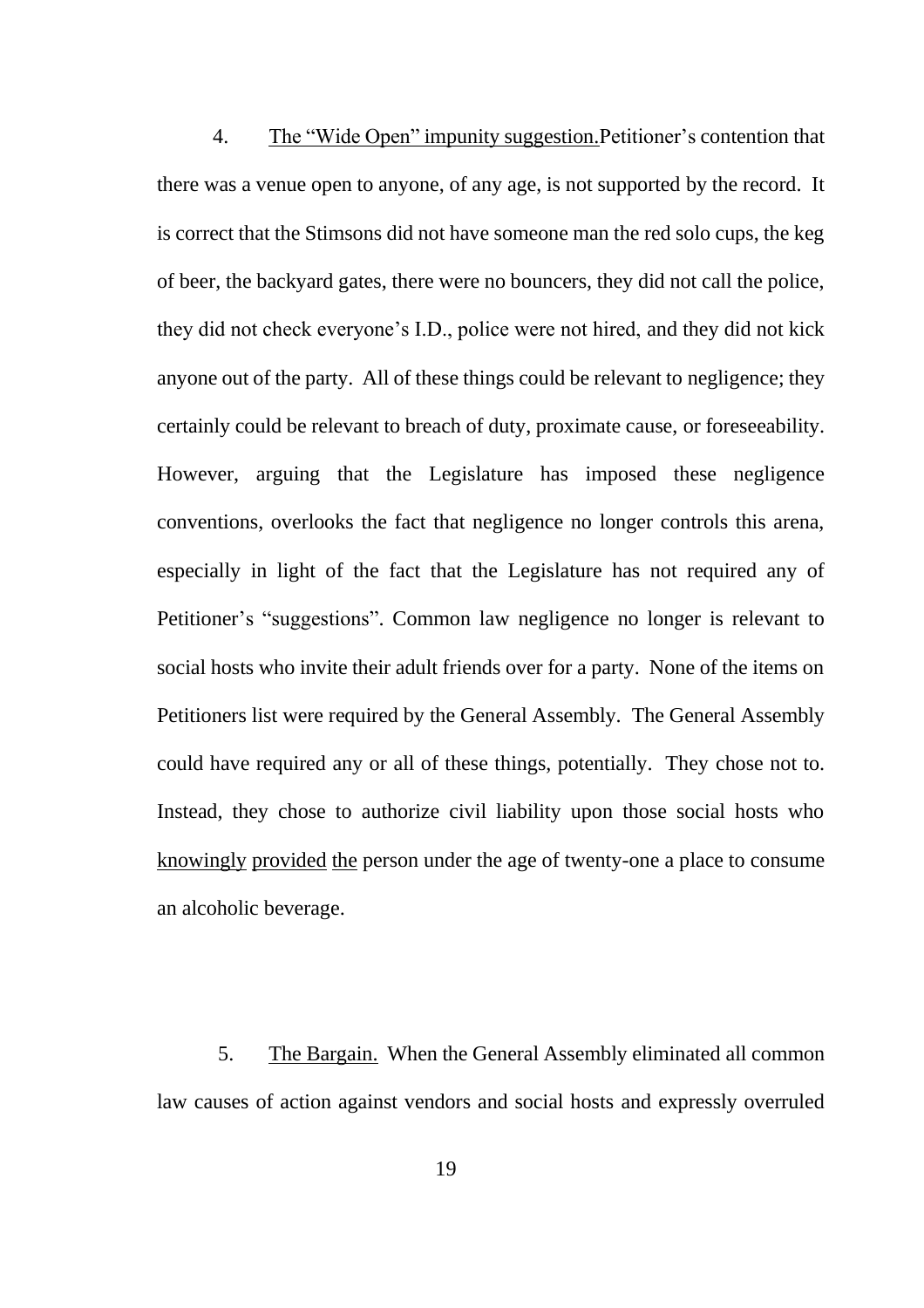Justice Erickson's formulation of a new expansive tort in *Largo Corp. v. Crespin*, 727 P.2d 1098 (Colo. 1986), it also reinstated the common law rule that consumption of alcohol is the proximate cause of injuries inflicted by an intoxicated person. *See, Build It and They Will Drink v. Strauch*, 253 P.3d 301 (Colo. 2011). It is submitted that as the General Assembly slowly added more and more liability back into the Dram Shop Act, a bargain of sorts was struck. This is something that deliberative bodies do, not courts. The General Assembly took away social hosts defenses of contributory or comparative negligence, it took away notions of duty and foreseeability, it eliminated the defense of intervening causes, eliminated the defense of assumption of risk, it took away the relevance of a host's knowledge that guests either were, or were not, about to drive or were planning on driving after drinking, it made the assessment by the host of the degree of intoxication irrelevant, it eliminates standard of care analysis, how much care is reasonably required, is it enough to provide attendees a place to "sleep it off", are cab rides required to be paid by the social host, is the social host required learn how to administer sobriety tests.it made the distinctions over who had the opportunity to see and gauge the state of mind of the guests by blurring the relevance of the determination over who was serving or whether service was simply self-serve, it imposed caps on damages and eliminated the former "willful" mental status from parts of the Dram Shop Act. This is all to suggest a way of thinking that some kind of a bargain or balancing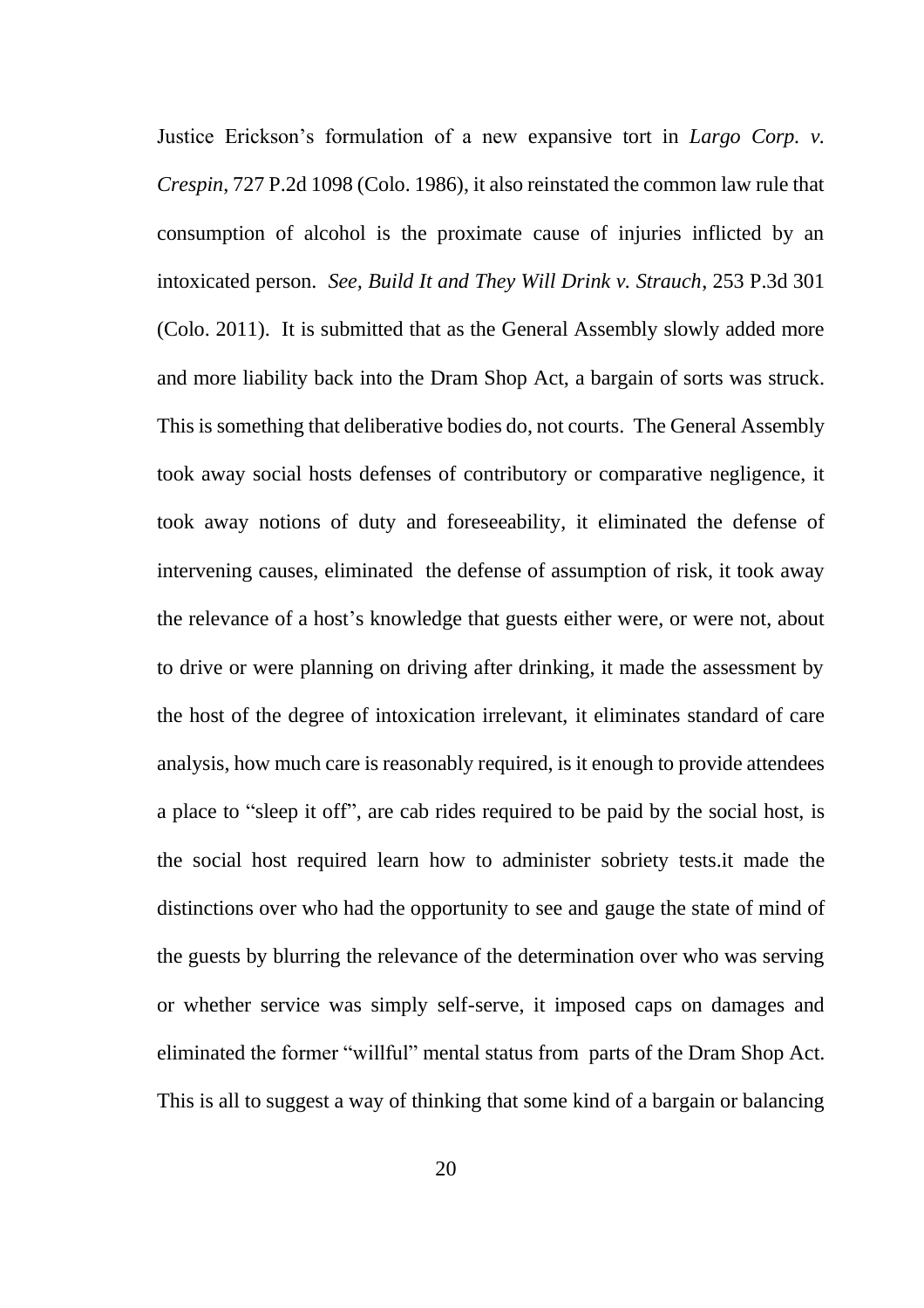of competing interests is present or should be present in making these decisions.

Courts should exercise extreme caution before jumping in and finding ambiguity when there is none, for the purpose of expanding liability in the fashion that the Plaintiff entreats this Court to do. *See, McCarty v. Goldstein*, 376 P.2d 691 (Colo. 1962).

Petitioner by inference, suggests that this Court, become an activist Court, take charge, by defining "knowingly", and then applying it in a new and novel way, in two configurations, within just sentences of one another, in the same act. It is certainly within this Court's purview to oblige the Petitioner; however, this Court should show great deference to the General Assembly in this area, especially in light of the Legislature's revisions to the statute *following Largo Corp.,* 727 P.2d 1098.

The Petitioners sole issue, for Certiorari, references a concern that Peter or Samuel Stimson threw a "wide open" party and opened the venue to anyone of any age to drink, indiscriminately on the premises. (Petitioner's Opening Brief, pp.17 and 25.) There is no such finding in the record, and the Stimsons hasten to note that this Court and the Petitioner did not include the modifying language of "knowingly provided the person under the age of twenty-one a place to consume an alcoholic beverage...." Petitioner has misstated, or misquoted the content of H.B. 05-1183 C.R.S  $\S$  12-47-801(4)(a)(1), by reformulating the Legislation in his brief stating such things as knowingly "provide a place for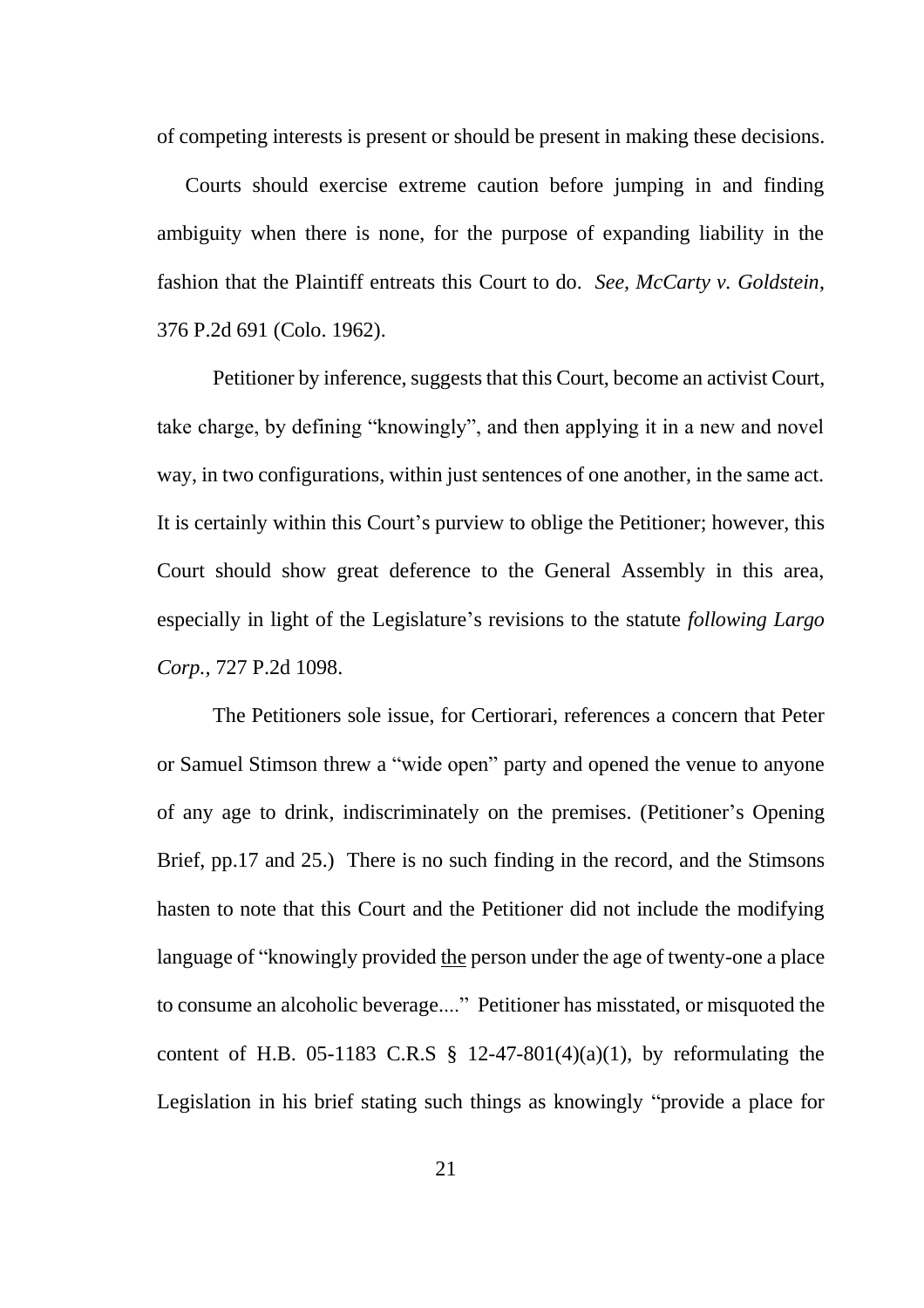underage drinking," where the correct language of the statute states "knowingly provided the person under the age of twenty-one a place to consume an alcoholic beverage…" H.B. 05-1183. Petitioner engages in this misquoting three times on page 1, once on page 4, 6, 7, 21, 22, twice again on page 25, once on page 26, 28, 35. Where Petitioner most often takes pains to omit all together the requirement of knowingly and on several occasions Petitioner chooses to formulate his view of how H.B. 05-1183 reads by omitting the language focusing attention on the "the person under the age of twenty-one" as if liability should attach if anyone at the party was underage, regardless of whether that underage person was, or was not, the person who injured an individual or another's property. The General Assembly was clear when they used the descriptor "the person under the age of twenty-one." The general Assembly did not say "any person".

If one looks carefully at Petitioner's argument about ambiguity, it appears that Petitioner is conflating **Legislative intent**, which is to first be determined by reading the plain language of the statute, with, **Legislative history,** that is not considered until there is a need to resolve an ambiguity.

**Constructive knowledge** has been defined by the courts. "If one by exercise of reasonable care would have known a fact, he is deemed to have had constructive knowledge of such fact; e.g. matters of public record. *Attoe v. State Farm Mutual Auto. Ins. Co*., 153 N.W.2d 575, 579 (Wis. 1979).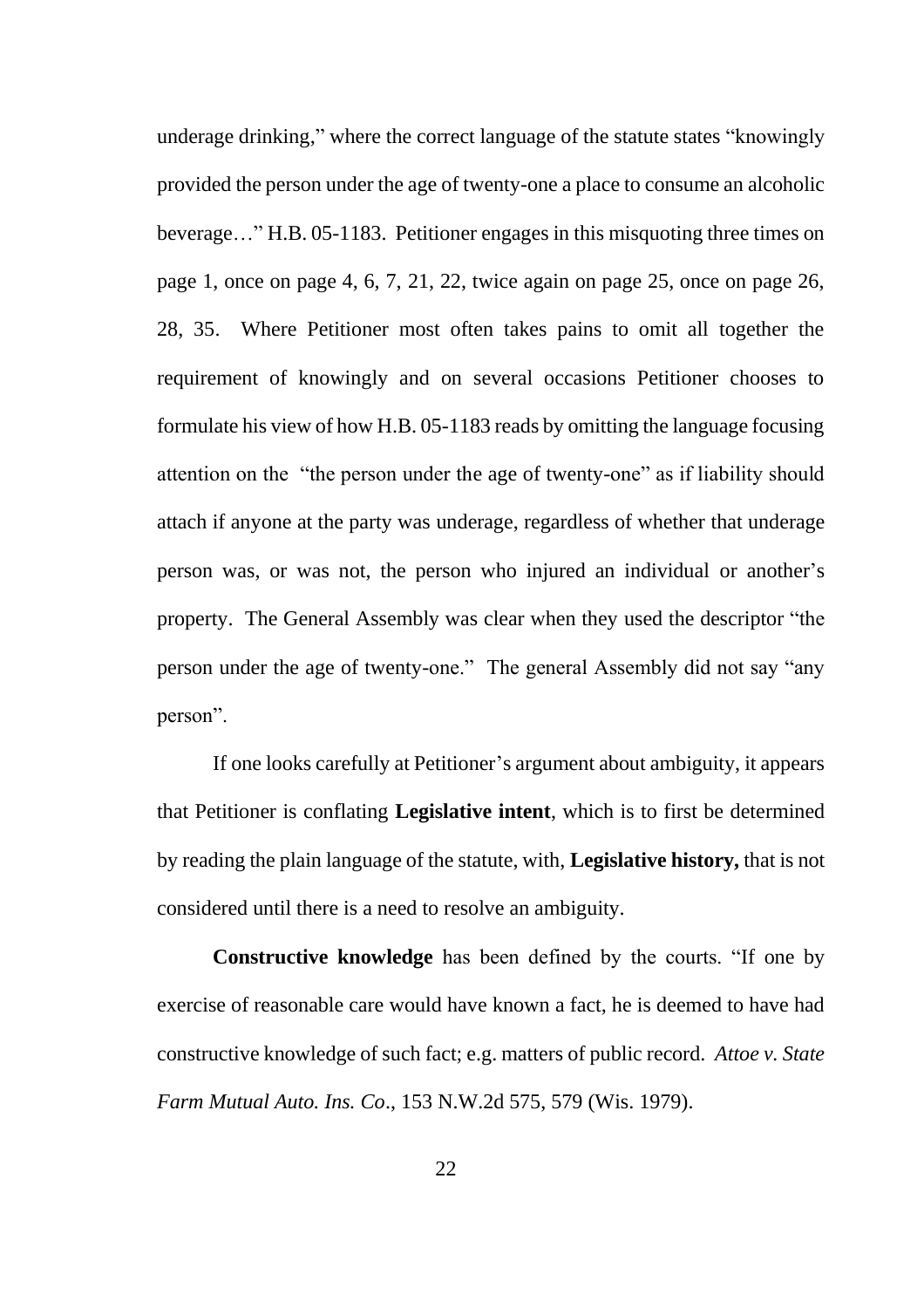**Knowingly h**as been defined as "With knowledge; consciously; intelligently, willfully; intentionally. Black's Law Dictionary, fifth edition *West Publishing* (1979).

"A person acts knowingly with respect to a material element of an offense when: (i) if the element involves the nature of his conduct or the attendant circumstances, he is aware that his conduct is of that nature or that such circumstances exist; and (ii) if the element involves a result of his conduct, he is aware that it is practically certain that his conduct will cause such a result." Model Penal Code, § 2.202.

C.R.S. § 18-1-501(6) defines knowingly as follows:

All offenses defined in this code in which the mental culpability requirement is expressed as "knowingly" or "willfully" are declared to be general intent crimes. A person acts "knowingly" or "willfully" with respect to conduct, or to a circumstance described by a statute defining an offence when he is aware that his conduct is of such nature or that such circumstance exists. A person acts "knowingly" or "willfully", with respect to a result of his conduct, when he is aware that his conduct is practically certain to cause the result.

Here there is no ambiguity, and, thus, no need to resort to Legislative history in search of a Legislative intent, that allows for the disregard of the plain meaning of the statute. We are all aware of the possibility that a rule maker may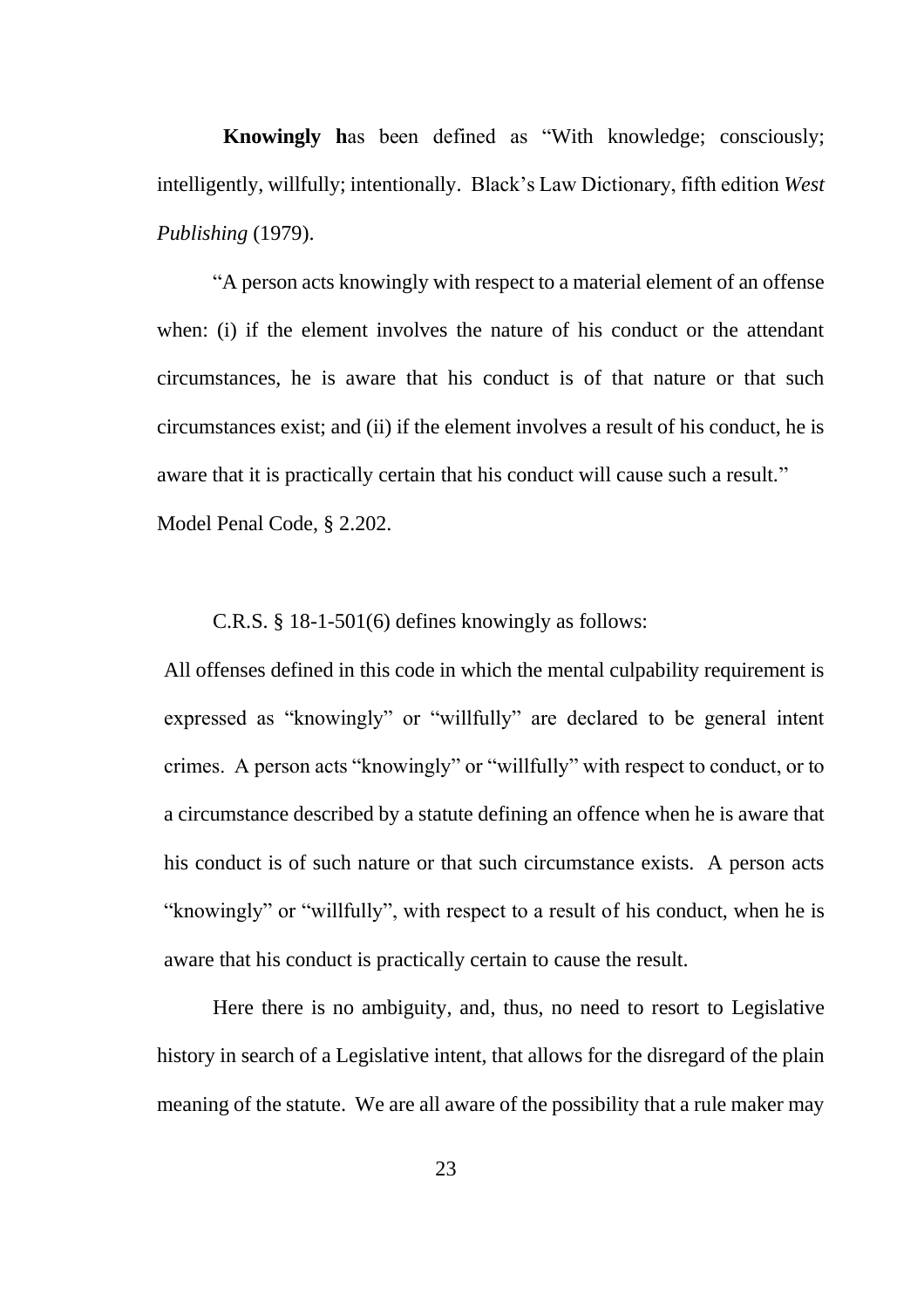mean one thing, but enact something different. Unless there is an absurd result, the plain language and meaning of what is written must be adhered to, until the Legislature later re-drafts it.

**Circumstantial Evidence.** Much was made of the handful of underage attendees who crashed Mitch Davises Birthday party. None of the hosts knew who they were. Their presence is irrelevant unless the discussion of their ages is used to circumstantially establish that either of the Stimsons knew that Sieck was present, drinking, and that he was under-age. Based on all of the evidence in the record, Petitioner was unable to establish, directly, or circumstantially, that either Stimson actually knew that Sieck was present, drinking, and underage.

Further, Petitioner has at various points argued that "constructive knowledge" can be used in this instance to show that the Stimsons "knew" that Sieck was present at their home, that they knew that he was drinking alcohol at their home, and that they knew that he was underage. There still are no circumstantial facts to establish that the Stimsons knew. This is a case about what the Respondents actually knew.

Constructive notice has also been defined. **"**Such notice as is implied or imputed by law, as in the case of notice of documents which have been recorded in the appropriate registry of deeds or probate. Notice with which a person is charged by reason of the notorious nature of the thing to be notices, as contrasted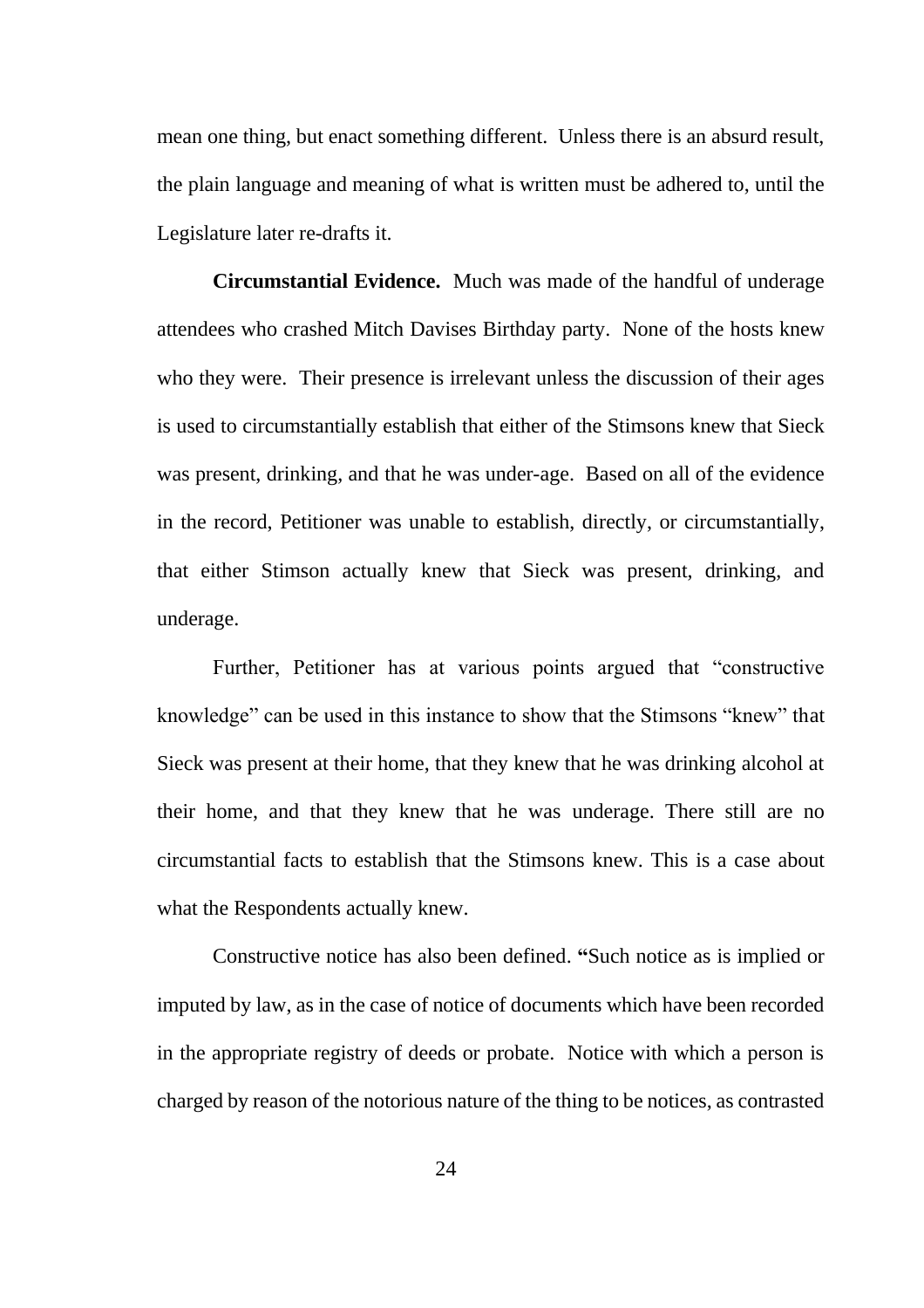with actual notice of such thing." Black's Law Dictionary, fifth edition *West Publishing* (1979).

An instruction on the use of evidence of constructive knowledge has been approved in Colorado Jury Instructions 4<sup>th</sup>, at instruction CJI-Civ. 4<sup>th</sup> 3:6 (1999). There it provides that based upon the case of *Colburn v. Gilcrest*, 151 P. 909 (Colo. 1915). That… "You must find that a person knew fact, if (he) (she) had information that would have lead a reasonable person to inquire further and that inquiry would have revealed that fact." The committee comments state that "This instruction is applicable to those situations where the law imposes a duty to inquire." The example given is, "investigating the meaning of a warning signal such as a flashing red light on a road indicating a major road hazard." Petitioner's evidence tendered in response to Respondents' Motions for Summary Judgment did not establish that the Stimson's had a duty imposed by law to inquire, AND Petitioner's tendered evidence was not the type of evidence that would place them on such a level of alert as one investigating the meaning of a warning signal such as a flashing red light on a road indicating a MAJOR ROAD HAZARD. CJI-Civ. 4<sup>th</sup> 3:6, (1999).

We have already learned in the area of Dram Shop Act Liability that knowingly does not mean "knows or should have known" *See, State ex rel Suthers v. Mandatory Poster Agency, Inc*., 260 P.3d 9 (Colo. App. 2009) and *Build It & They Will Drink Inc.*, 253 P.3d 302; s*ee also, Lombard v. Colo.*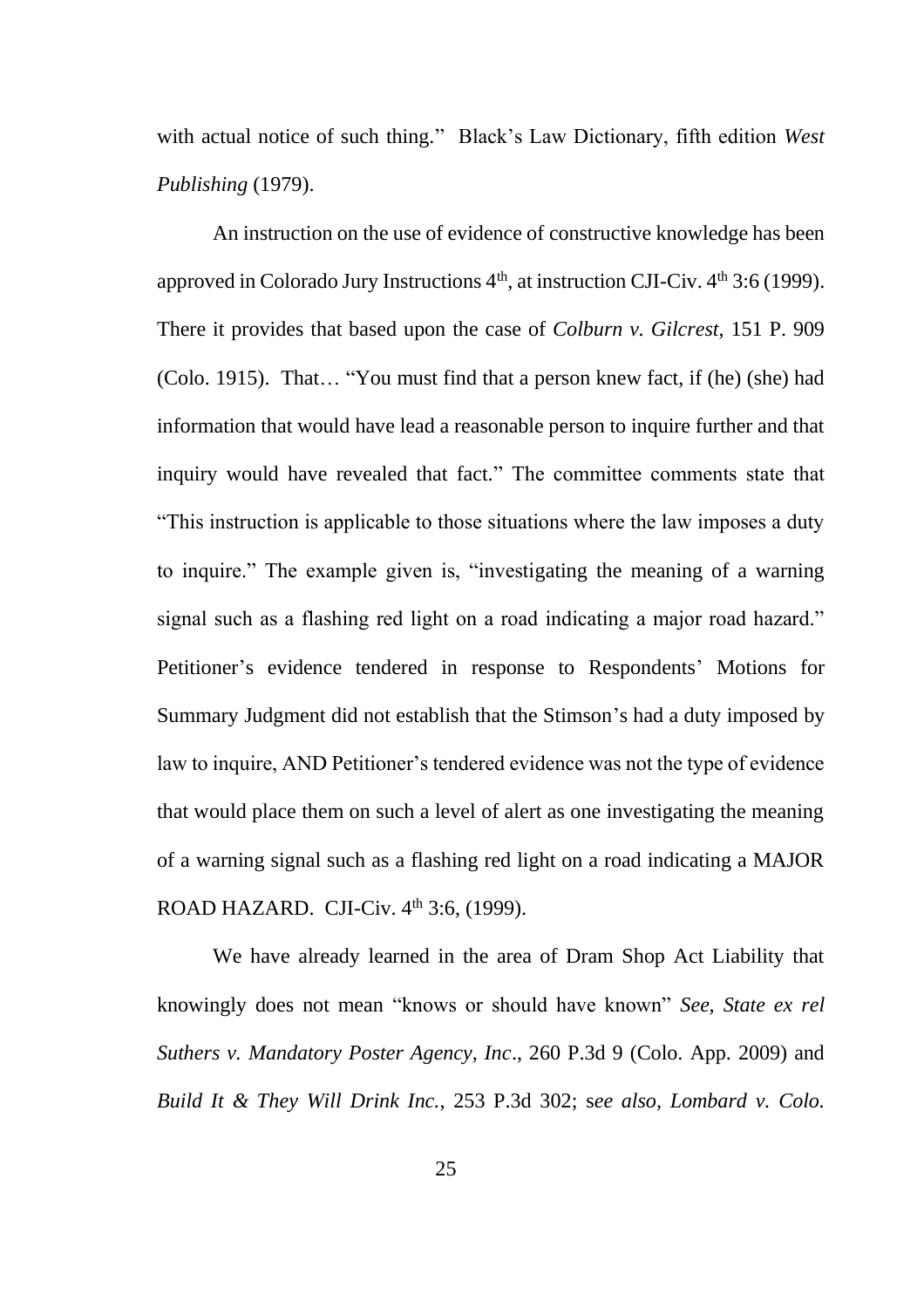*Outdoor Educ. Ctr. Inc.,* 187 P.3d 565 (Colo 2008). The phrase knew or should have known, is not satisfied by possession of constructive knowledge which is imputed knowledge and is not applicable to the requirement of H.B.05-1183.

The general assembly did not provide a new definition of the word, they used "knowingly," and this Court has informed us in the past that the Legislature is presumed to be aware of prior rulings of our courts, that they intended not to modify prior holdings of the court of appeals or this supreme court, unless clearly intended. Thus the definition of "knowingly" as used in other recent opinions, prior to the 1995 amendments should remain in full force and effect.

"Our understanding that foreseeability is not an element or appropriate consideration under C.R.S. §12-47-801 does not transform the statute into a strict liability statute. Liability under section C.R.S. §12-47-801 turns on proof that the liquor licensee " willfully and knowingly" served a visibly intoxicated person. As a result, liability depends on a finding that the liquor licensee had a particular mental state. In fact, this standard requires proof of a relatively high level of fault, because it turns on the licensee having actual knowledge of the patron's intoxicated state and willfully serving alcohol to the person anyway. It would not be enough that the licensee " should have known" that the person was visibly intoxicated. In addition to the high level of fault required, the cap on liability and the limited period for filing a claim will prevent a landslide of claims against vendors of alcohol beverages." *Dickman v. Jackalope Inc.,* 870 P.2d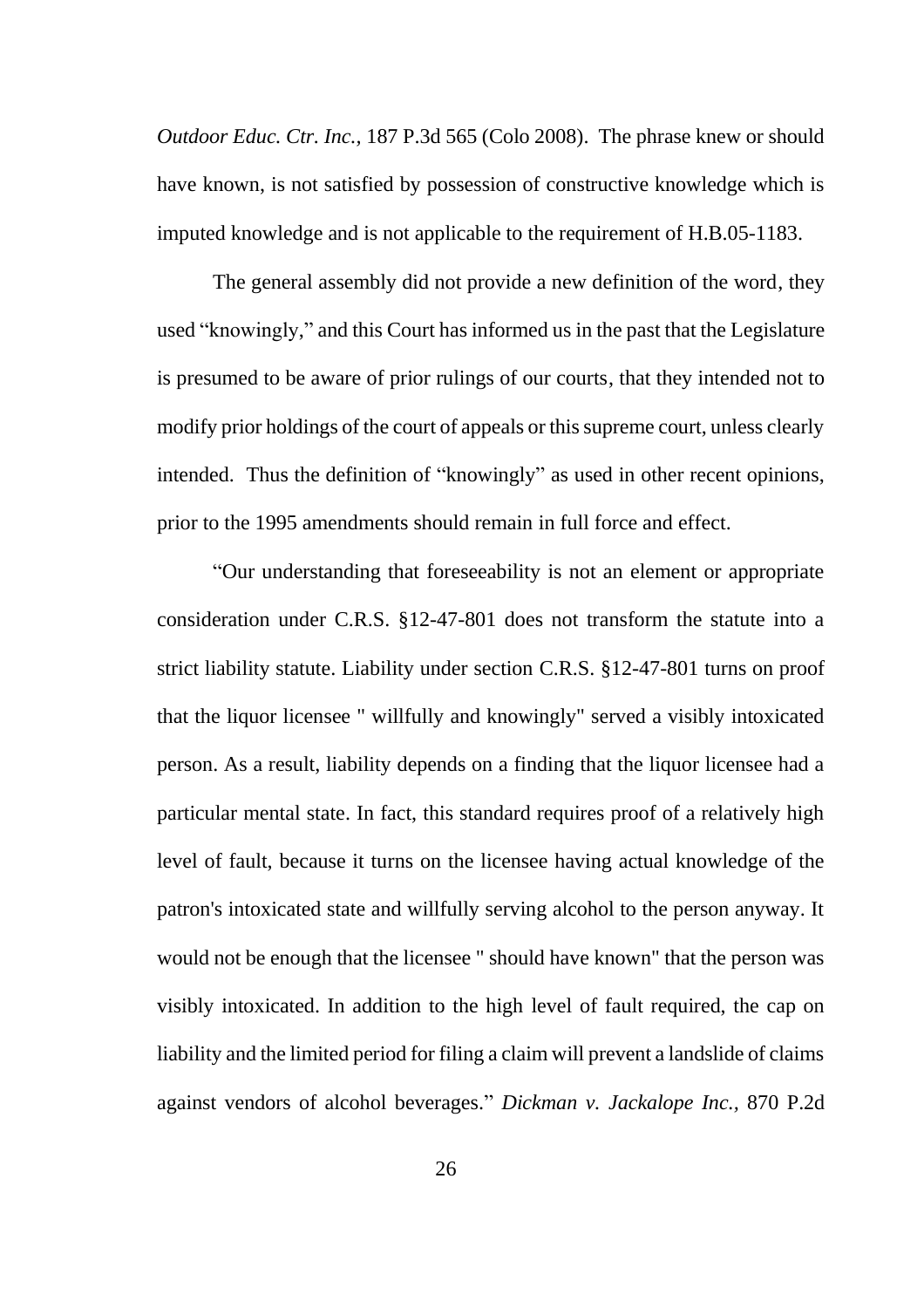1261 (Colo. Ct. App. 1994) was decided in advance of the 2005 amendments, such that our General Assembly was presumed to be aware of such decision in framing the 2005 amendments.

The specific question addressed in *Dickman* was whether a plaintiff must prove the liquor licensee knew the person to whom it served alcohol was under the age of twenty-one. In *Dickman*, the Court of Appeals applied the rule that when a criminal statute proscribes a culpable mental state, that mental state applies to every element of the offense unless the statute provides otherwise. Hence, to prove liability against the licensee, a Petitioner must prove not only that the licensee knowingly served a person who happens to have been underage, but also that the licensee knew the person served to be under twenty-one.

Summary judgment was affirmed because the factual record did not provide any indication that Respondents had information to show that Sieck, was underage.

The court of appeals affirmed summary judgment because it found the record did not what the Petitioner claimed it said. We should not lose sight of the fact that the court of appeals did not discern sufficient circumstantial evidence in the record to support an inference that any of the Respondents had reason to be aware that Sieck was at their party, much less that Sieck was underage and that he was drinking. Again, should the Legislature wish to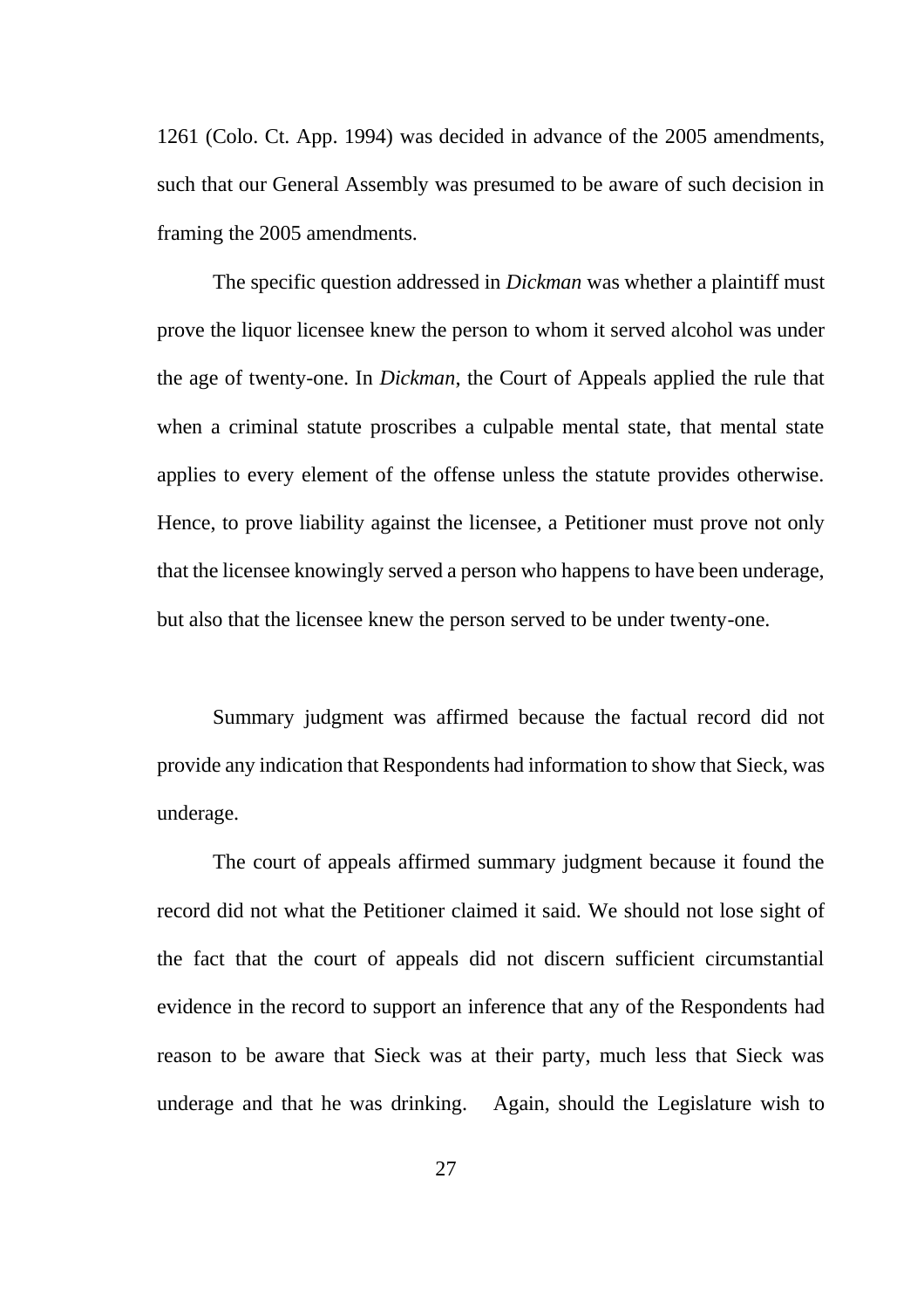prescribe an obligation on the part of social hosts to "card" party attendees man the solo cups, provide guards at the yard gates, lock the front door, they could do so, however they have not yet gone this far

The general assembly has the authority to do so, but has not yet taken that step. It is for the Legislature to enact such requirements, not Petitioners request of this court do it for him.

First, if the Legislature had wished to establish a "knew or should have known" standard, then it could have done so, but chose not to. Second, the public policy behind imposing a "should have known standard" is still largely accomplished through the court of appeals' recognition that "knowingly" can be established through circumstantial evidence.

### **CONCLUSION**

Each of the Stimsons submit that the answer to the question stated in this courts grant of certiorari is "no." The court of appeals did not negate the duty imposed by H.B. 05-1183, Instead, the Court of Appeals gave effect to the "knowingly" modifiers of H.B. 05-1183 and the two lower courts held the Petitioner to the standard that he must respond to motions for summary judgment with evidence, circumstantial or direct, to show that there is a material issue of fact regarding Respondents knowledge that Hank Sieck was underage, and that the Respondents knew that he was there, at their residence, drinking, and that they knew, after Sieck crashed the party that the Respondents were then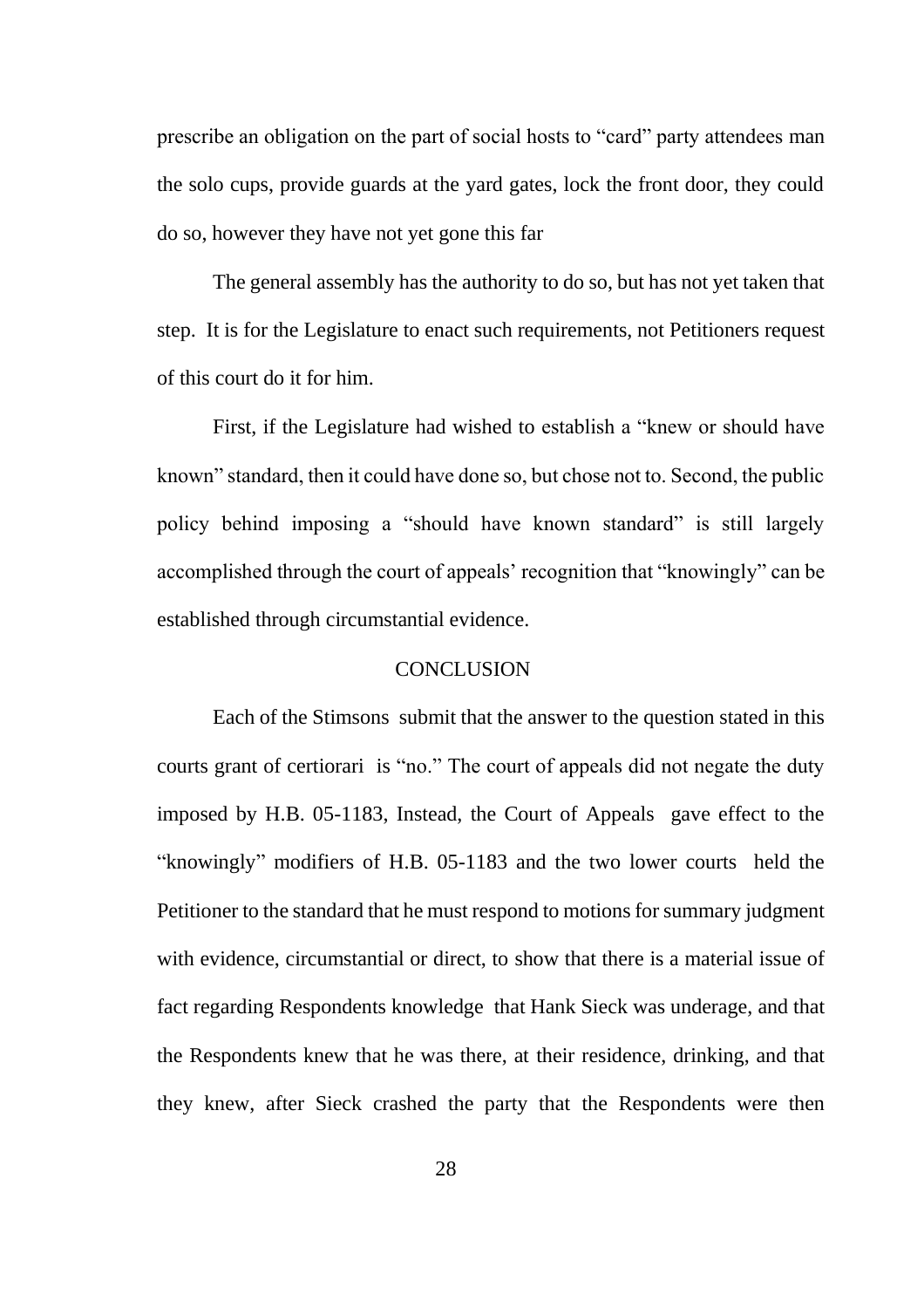providing him a place to consume an alcoholic beverage.

The Court of Appeals properly applied the elements of social host dram shop liability in affirming the Trial Courts summary judgment in Respondents' favor. Respondents seek to recover their costs for this appeal and ask for an award of costs against the Petitioner in this action.

Respectfully submitted this 12th day of January, 2018.

## *CERTIFICATE OF SERVICE*

*I hereby certify that on this 12th day of January, 2018, a true and correct copy of the foregoing RESPONDENT SAMUEL STIMSON AND PETER STIMSON'S ANSWER BRIEF was filed and served electronically via the Colorado Court's E-Filing System upon the following:*

*Troy Ciccarelli, Esq. Ciccarelli & Associates, P.C. 2616 W. Alamo Avenue Littleton, CO 80120 Attorneys for Petitioner*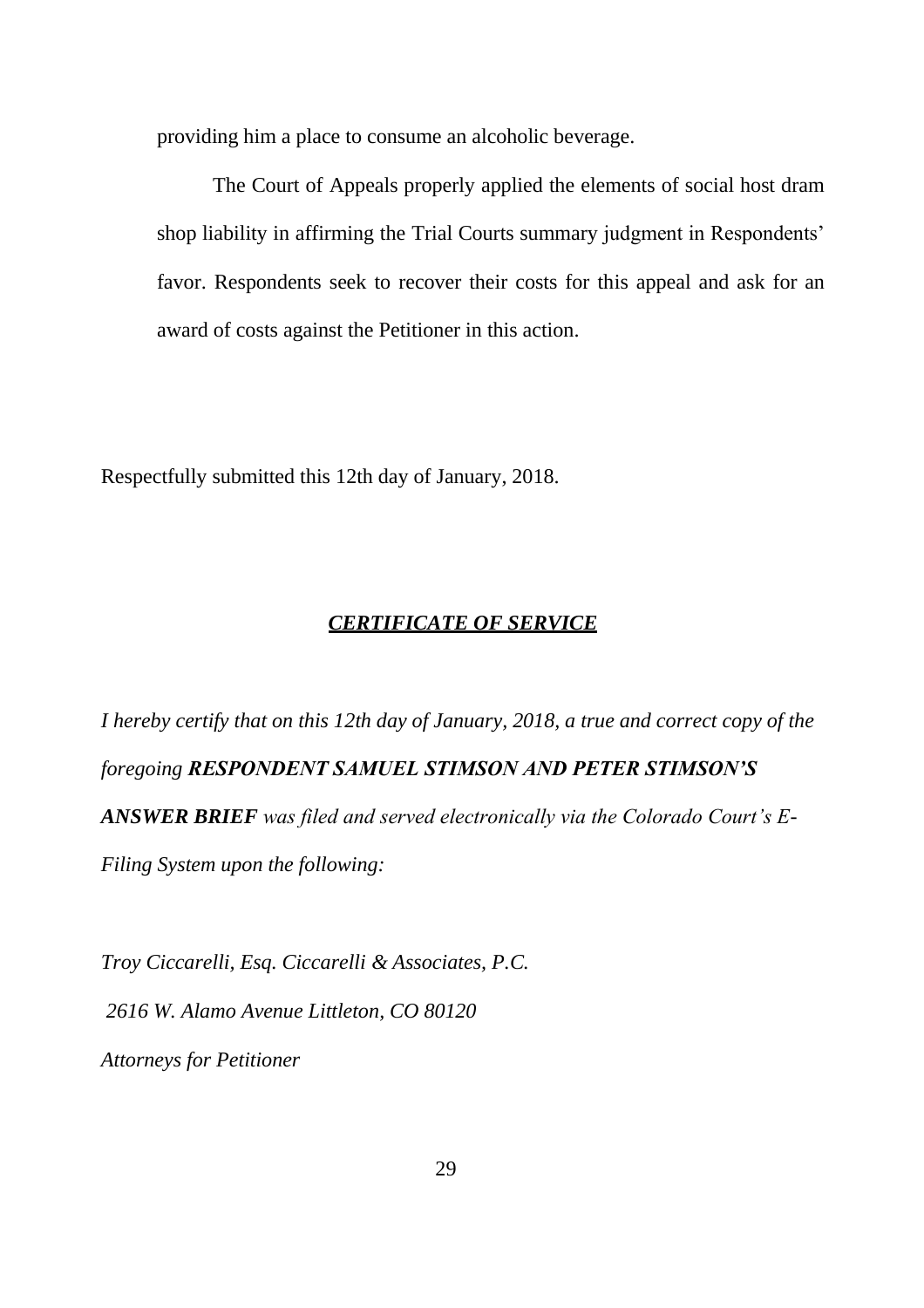*Timms R. Fowler, Esq. The Fowler Law Firm, LLC 155 East Boardwalk Dr., Suite 300 Fort Collins, CO 80525 Attorneys for Petitioner Colin C. Campbell Campbell, Latiolais & Averbgauch, LLC 825 Logan St.*

*Denver, CO 80203*

*Attorneys for Respondent-Appellee Mitchelle Davis*

*Thomas E. Hames, Esq. Ray Lego & Associates*

*6060 S. Willow Dr.* 

*Suite 100* 

*Greenwood Village, CO 80111*

*and*

*Alan Epstein, Esq. Hall & Evans, LLC*

*1001 17th Street*

*Suite 300*